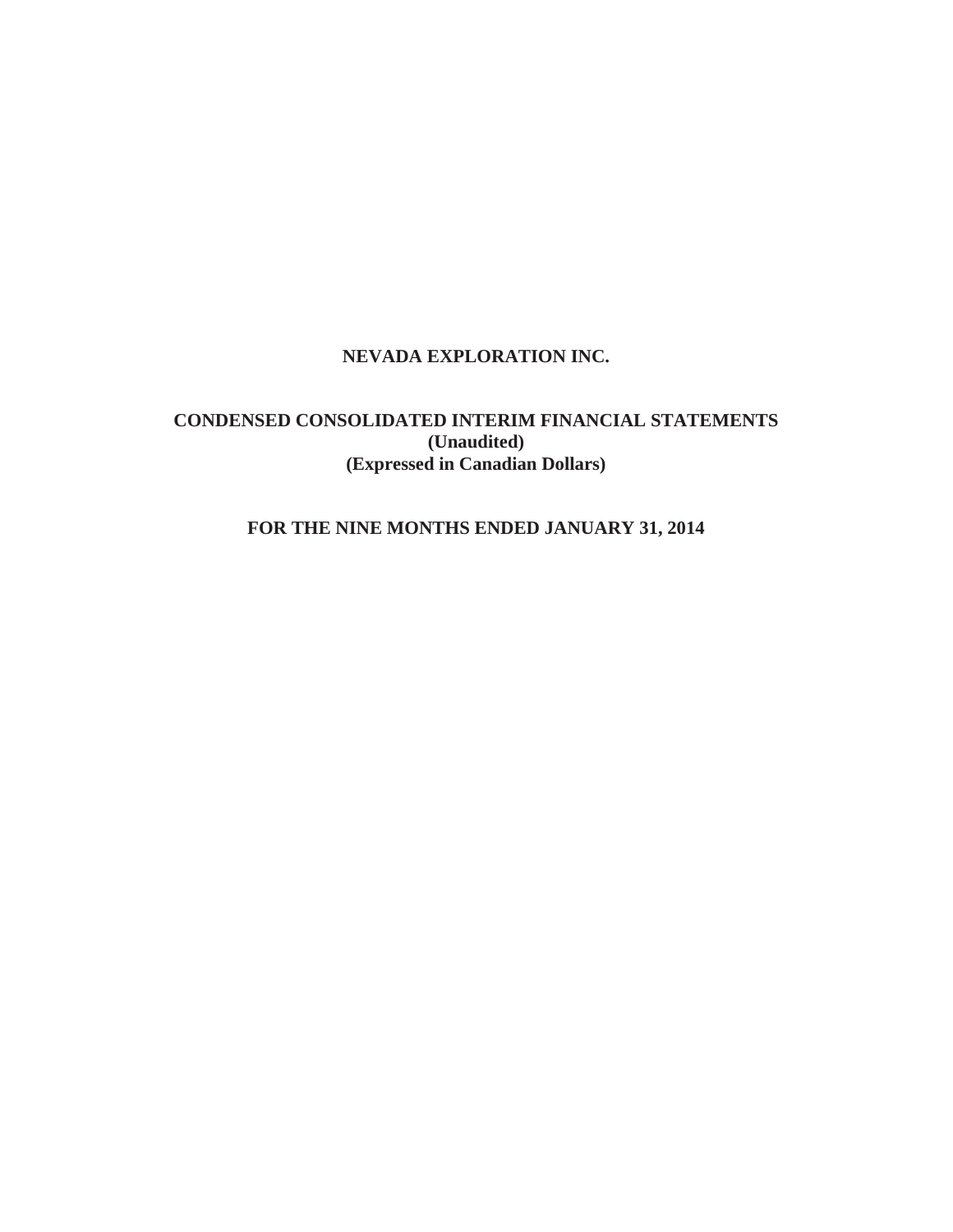# **UNAUDITED CONDENSED CONSOLIDATED INTERIM FINANCIAL STATEMENTS**

In accordance with National Instrument 51-102 released by the Canadian Securities Administrators, the Company discloses that its auditors have not reviewed the unaudited condensed consolidated interim financial statements for the period ended January 31, 2014.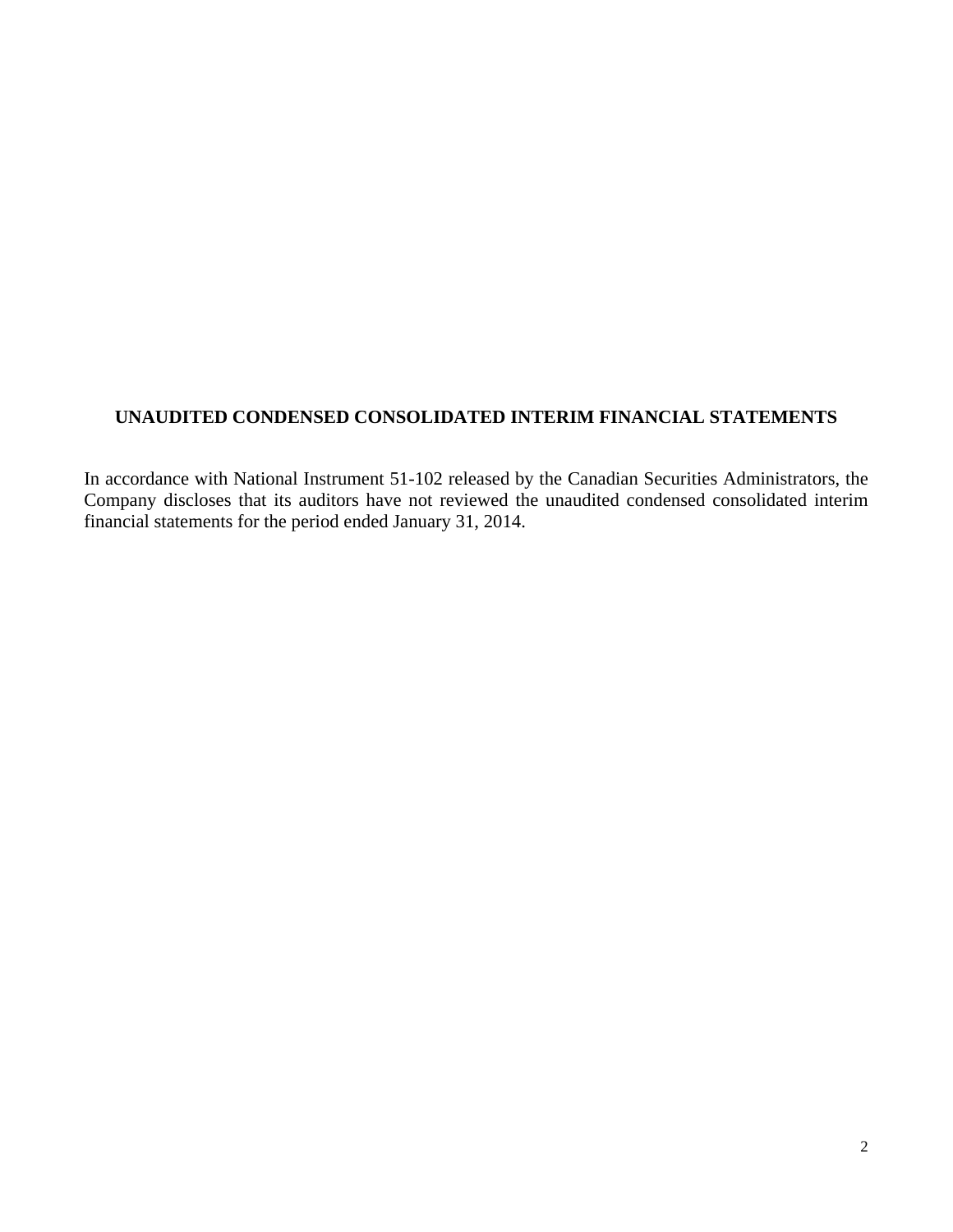## **NEVADA EXPLORATION INC.**  CONDENSED CONSOLIDATED INTERIM STATEMENTS OF FINANCIAL POSITION (Unaudited - Expressed in Canadian Dollars) AS AT

|                                                        | January 31,<br>2014       | April 30,<br>2013        |
|--------------------------------------------------------|---------------------------|--------------------------|
|                                                        |                           | (Audited)                |
| <b>ASSETS</b>                                          |                           |                          |
| <b>Current assets</b>                                  |                           |                          |
| Cash                                                   | \$<br>74,642<br>\$        | 591,060                  |
| Accounts receivable (Notes 3 and 6)                    | 3,718                     | 49,803                   |
| Prepaid expenses (Note 4)                              | 18,018                    | 15,594                   |
| Short term investments (Note 5)                        | 3,401                     | 22,109                   |
| <b>Total current assets</b>                            | 99,779                    | 678,566                  |
| <b>Non-current assets</b>                              |                           |                          |
| Equipment (Note 7)                                     | 167,660                   | 140,655                  |
| Exploration and evaluation assets (Note 8)             | 4,410,525                 | 6,407,725                |
| Deposits and bonds (Note 9)                            | 103,500                   | 94,720                   |
| <b>Total non-current assets</b>                        | 4,681,685                 | 6,643,100                |
| <b>Total assets</b>                                    | \$<br>4,781,464<br>\$     | 7,321,666                |
| <b>LIABILITIES AND EQUITY</b>                          |                           |                          |
| <b>Current liabilities</b>                             |                           |                          |
|                                                        | \$<br>173,879<br>\$       | 108,038                  |
|                                                        |                           |                          |
| Accounts payable and accrued liabilities (Notes 10)    |                           |                          |
| Current portion of finance lease obligations (Note 11) | 11,874                    |                          |
| <b>Total current liabilities</b>                       | 185,753                   | 108,038                  |
| <b>Non-current liabilities</b>                         |                           |                          |
| Finance lease obligations (Note 11)                    | 36,453                    |                          |
| <b>Total liabilities</b>                               | 222,206                   | 108,038                  |
|                                                        |                           |                          |
| <b>Equity</b>                                          |                           |                          |
| Capital stock (Note 12)                                | 15,965,009                | 15,965,009               |
| Reserves (Note 13)<br>Deficit                          | 1,267,211<br>(12,672,962) | 1,084,560                |
| <b>Total equity</b>                                    | 4,559,258                 | (9,835,941)<br>7,213,628 |

**Nature of operations and going concern** (Note 1) **Commitments** (Note 15) **Subsequent event** (Note 19)

 $\overline{a}$ 

# **Approved and authorized on behalf of the Board on March 26, 2014:**

| "Wade Hodges" | Director | "Cyrus Driver" | Director |
|---------------|----------|----------------|----------|
| Wade Hodges   |          | Cyrus Driver   |          |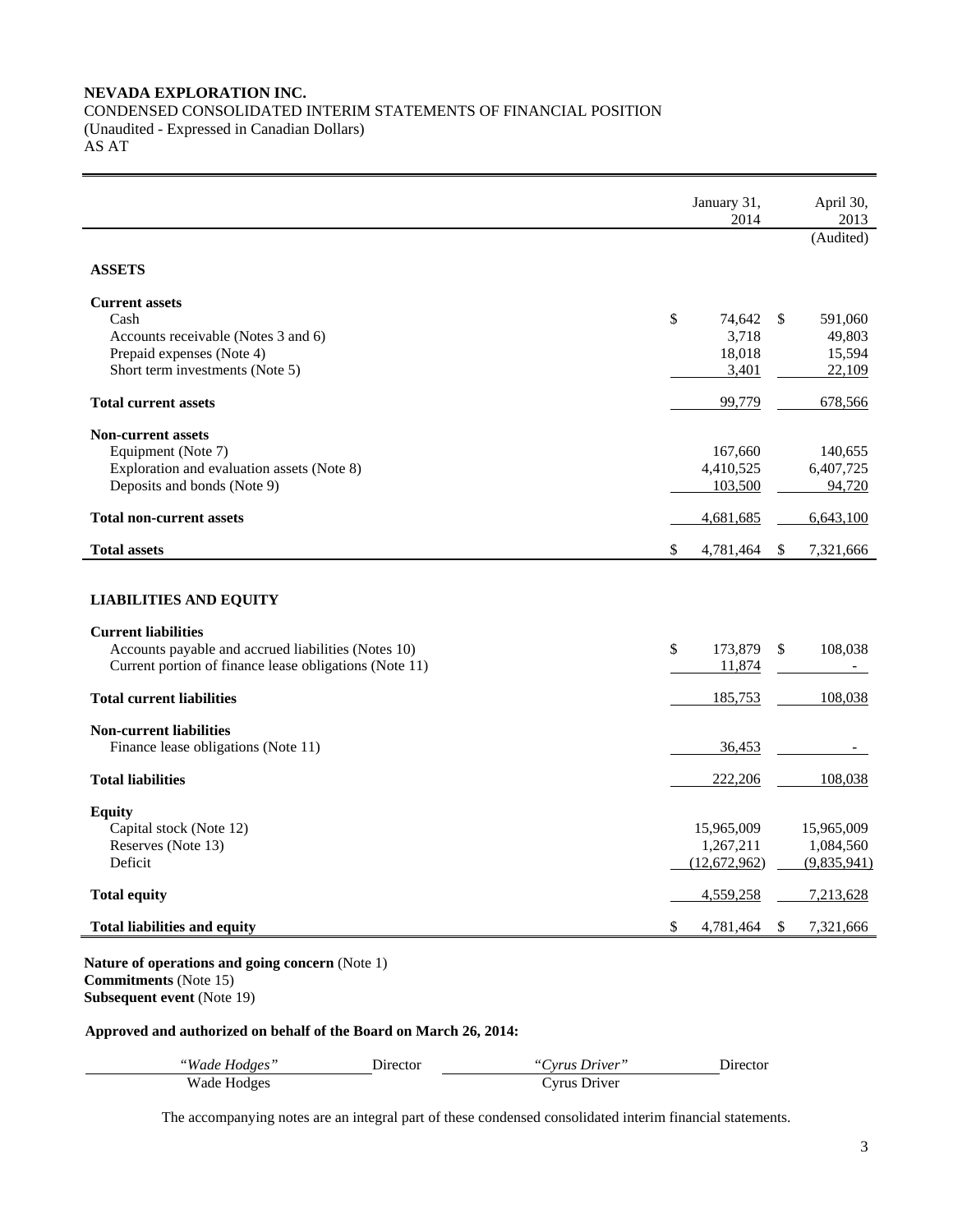## **NEVADA EXPLORATION INC.**

CONDENSED CONSOLIDATED INTERIM STATEMENTS OF COMPREHENSIVE INCOME (LOSS) (Unaudited - Expressed in Canadian Dollars)

|                                                                                                                                                                                                                                                                                                                                                             | Three Months<br>Ended<br>January 31,<br>2014                                                                                 | Three Months<br>Ended<br>January 31,<br>2013                                                                | Nine Months<br>Ended<br>January 31,<br>2014                                                                                        | Nine Months<br>Ended<br>January 31,<br>2013                                                                     |
|-------------------------------------------------------------------------------------------------------------------------------------------------------------------------------------------------------------------------------------------------------------------------------------------------------------------------------------------------------------|------------------------------------------------------------------------------------------------------------------------------|-------------------------------------------------------------------------------------------------------------|------------------------------------------------------------------------------------------------------------------------------------|-----------------------------------------------------------------------------------------------------------------|
| <b>INCOME</b><br>Project management and consulting<br>Option payments (Note 8)<br>Interest                                                                                                                                                                                                                                                                  | \$<br>40,195                                                                                                                 | \$<br>44,072<br>285                                                                                         | \$<br>139,487<br>103,992<br>109                                                                                                    | \$<br>167,679<br>72,516<br>515                                                                                  |
| <b>Total income</b>                                                                                                                                                                                                                                                                                                                                         | 40,195                                                                                                                       | 44,357                                                                                                      | 243,588                                                                                                                            | 240,710                                                                                                         |
| <b>EXPENSES</b><br>Amortization (Note 7)<br>General exploration costs<br>Interest and bank charges<br>Office expenses and other<br>Professional fees, consulting and investor relations<br>(Note 6)<br>Project management and consulting<br>Rent<br>Salaries (Note 17)<br>Share-based payment (Notes 6 and 13)<br>Travel<br><b>Total operating expenses</b> | 17,484<br>1,987<br>476<br>14,915<br>41,313<br>23,202<br>16,396<br>104,681<br>$\overline{\phantom{0}}$<br>1,750<br>(222, 204) | 12,476<br>17,964<br>362<br>30,306<br>64,453<br>11,899<br>17,786<br>105,350<br>53,745<br>2,474<br>(316, 815) | 25,698<br>145,797<br>1,343<br>55,608<br>116,244<br>36,136<br>48,029<br>305,519<br>$\overline{\phantom{a}}$<br>18,155<br>(752, 529) | 45,918<br>46,190<br>1,203<br>74,038<br>144,918<br>61,085<br>58,425<br>314,365<br>109,436<br>6,544<br>(862, 122) |
| <b>Loss from operations</b>                                                                                                                                                                                                                                                                                                                                 | (182,009)                                                                                                                    | (272, 458)                                                                                                  | (508, 941)                                                                                                                         | (621, 412)                                                                                                      |
| <b>OTHER GAIN (LOSS)</b><br>Gain on sale of equipment<br>Unrealized gain (loss) on marketable securities (Note 5)<br>Write-off of exploration and evaluation assets (Note 8)<br>Total other gain (loss)<br>Net loss for the period                                                                                                                          | 28,743<br>(1,701)<br>27,042<br>(154, 967)                                                                                    | 902<br>9,014<br>$\equiv$<br>9,916<br>(262, 542)                                                             | 28,743<br>(18,708)<br>(2,632,919)<br>(2,622,884)<br>(3, 131, 825)                                                                  | 13,953<br>9,014<br>22,967<br>(598, 445)                                                                         |
| OTHER COMPREHENSIVE INCOME<br>Currency translation adjustment<br>Comprehensive income (loss) for the period                                                                                                                                                                                                                                                 | \$<br>296,155<br>141,188                                                                                                     | \$<br>4,535<br>(258,007)                                                                                    | \$<br>477,455<br>(2,654,370)                                                                                                       | \$<br>56,769<br>(541, 676)                                                                                      |
| Basic and diluted loss per common share                                                                                                                                                                                                                                                                                                                     | \$<br>(0.00)                                                                                                                 | \$<br>(0.00)                                                                                                | \$<br>(0.02)                                                                                                                       | \$<br>(0.01)                                                                                                    |
| Weighted average number of common shares<br>outstanding                                                                                                                                                                                                                                                                                                     | 128,065,900                                                                                                                  | 122,196,335                                                                                                 | 128,065,900                                                                                                                        | 119,405,542                                                                                                     |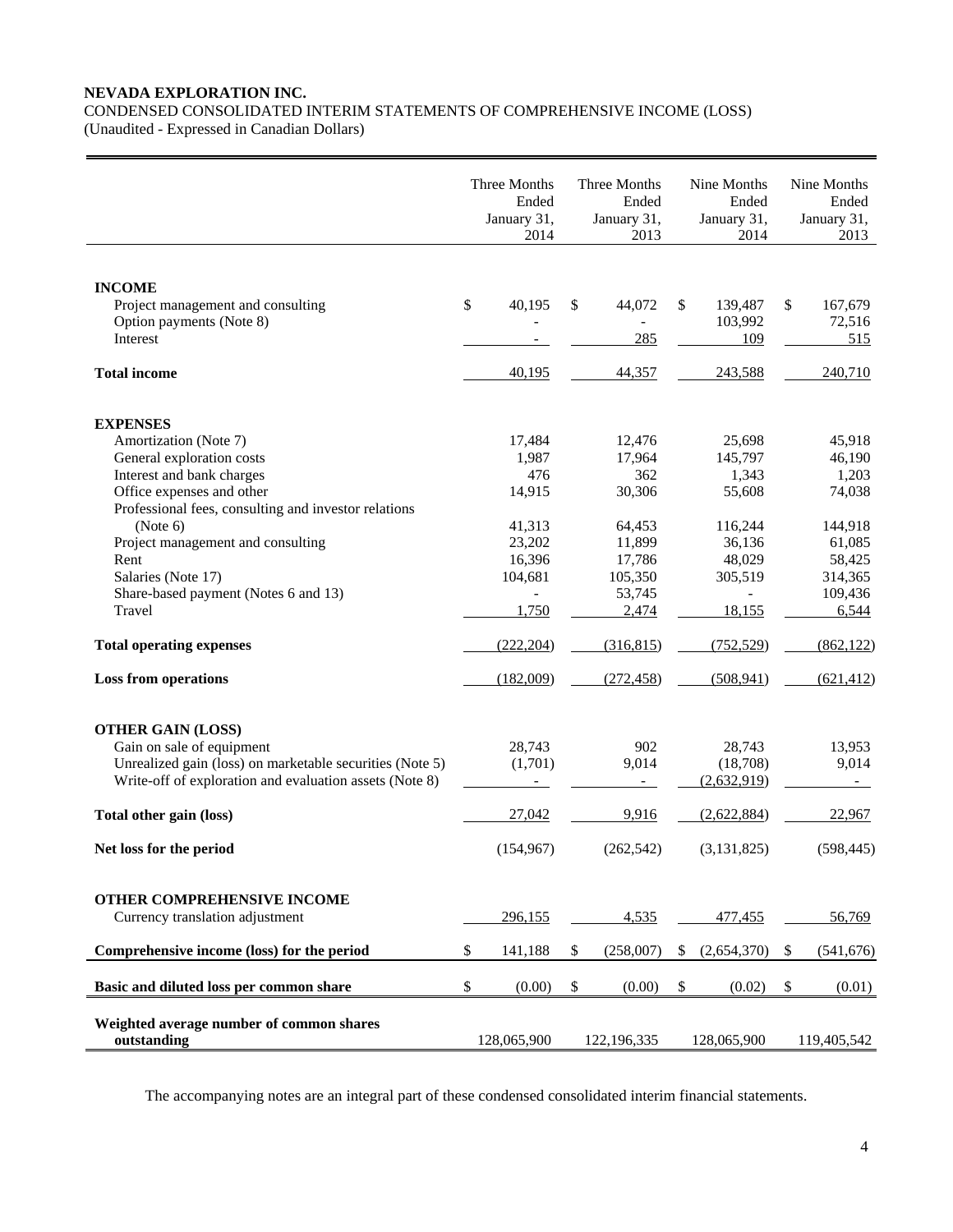## **NEVADA EXPLORATION INC.**  CONDENSED CONSOLIDATED INTERIM STATEMENTS OF CHANGES IN EQUITY (Unaudited - Expressed in Canadian Dollars)

|                                            | Capital Stock              |     |                     | Reserves |                      |               |                       |               |                         |  |                   |     |                  |      |                 |
|--------------------------------------------|----------------------------|-----|---------------------|----------|----------------------|---------------|-----------------------|---------------|-------------------------|--|-------------------|-----|------------------|------|-----------------|
|                                            | <b>Shares</b><br>(Note 12) |     | Amount<br>(Note 12) |          | Options<br>(Note 13) |               | Warrants<br>(Note 13) |               | Currency<br>Translation |  | Total<br>Reserves |     | Deficit          |      | Total<br>Equity |
| Balance, May 1, 2012                       | 117,815,851                |     | 15,072,716          | \$       | 1,320,749            | -S            | 199,166               | \$.           | (196, 294)              |  | 1,323,621         | \$. | $(9,560,393)$ \$ |      | 6,835,944       |
| Private placement                          | 10,000,000                 |     | 1,000,000           |          |                      |               |                       |               |                         |  |                   |     |                  |      | 1,000,000       |
| Shares for debt                            | 200,000                    |     | 20,000              |          |                      |               |                       |               |                         |  |                   |     |                  |      | 20,000          |
| Shares for property                        | 50,049                     |     | 5,468               |          |                      |               |                       |               |                         |  |                   |     |                  |      | 5,468           |
| Share issuance costs - cash                |                            |     | (43,951)            |          |                      |               |                       |               |                         |  |                   |     |                  |      | (43,951)        |
| Share issuance costs - warrants            |                            |     | (128, 376)          |          |                      |               | 128,376               |               |                         |  | 128,376           |     |                  |      |                 |
| Share issuance $costs - agent \, warrants$ |                            |     | (15,226)            |          |                      |               | 15,226                |               |                         |  | 15,226            |     |                  |      |                 |
| Share-based payment                        |                            |     |                     |          | 109,436              |               |                       |               |                         |  | 109,436           |     |                  |      | 109,436         |
| Options expired                            |                            |     |                     |          | (237, 888)           |               |                       |               | ٠                       |  | (237, 888)        |     | 237,888          |      |                 |
| Warrants expired                           |                            |     | 56,625              |          |                      |               | (56, 625)             |               |                         |  | (56, 625)         |     |                  |      |                 |
| Other comprehensive income                 |                            |     |                     |          |                      |               |                       |               | 56,769                  |  | 56,769            |     |                  |      | 56,769          |
| Net loss for the period                    |                            |     |                     |          |                      |               |                       |               |                         |  |                   |     | (598, 445)       |      | (598, 445)      |
| Balance, January 31, 2013                  | 128,065,900                | \$. | 15,967,256          |          | 1,192,297            | $\mathcal{S}$ | 286,143               | \$            | (139, 525)              |  | 1,338,915         | £.  | (9,920,950)      | - \$ | 7,385,221       |
|                                            |                            |     |                     |          |                      |               |                       |               |                         |  |                   |     |                  |      |                 |
| Balance, May 1, 2013                       | 128,065,900                | \$  | 15,965,009          | \$       | 884,585              | <sup>\$</sup> | 286,143               | $\mathbb{S}$  | $(86, 168)$ \$          |  | 1,084,560         | S.  | (9,835,941)      | -S   | 7,213,628       |
| Options expired                            |                            |     |                     |          | (90,612)             |               |                       |               |                         |  | (90,612)          |     | 90,612           |      |                 |
| Options cancelled                          |                            |     |                     |          | (188, 966)           |               |                       |               |                         |  | (188,966)         |     | 188,966          |      |                 |
| Warrants expired                           |                            |     |                     |          |                      |               | (15,226)              |               | $\overline{a}$          |  | (15,226)          |     | 15,226           |      |                 |
| Other comprehensive income                 |                            |     |                     |          |                      |               |                       |               | 477,455                 |  | 477,455           |     |                  |      | 477,455         |
| Net loss for the period                    |                            |     |                     |          |                      |               |                       |               |                         |  |                   |     | (3, 131, 825)    |      | (3, 131, 825)   |
| Balance, January 31, 2014                  | 128,065,900                | S.  | 15,965,009          | S        | 605,007              | \$            | 270,917               | <sup>\$</sup> | 391,287                 |  | 1,267,211         |     | (12,672,962)     | - \$ | 4,559,258       |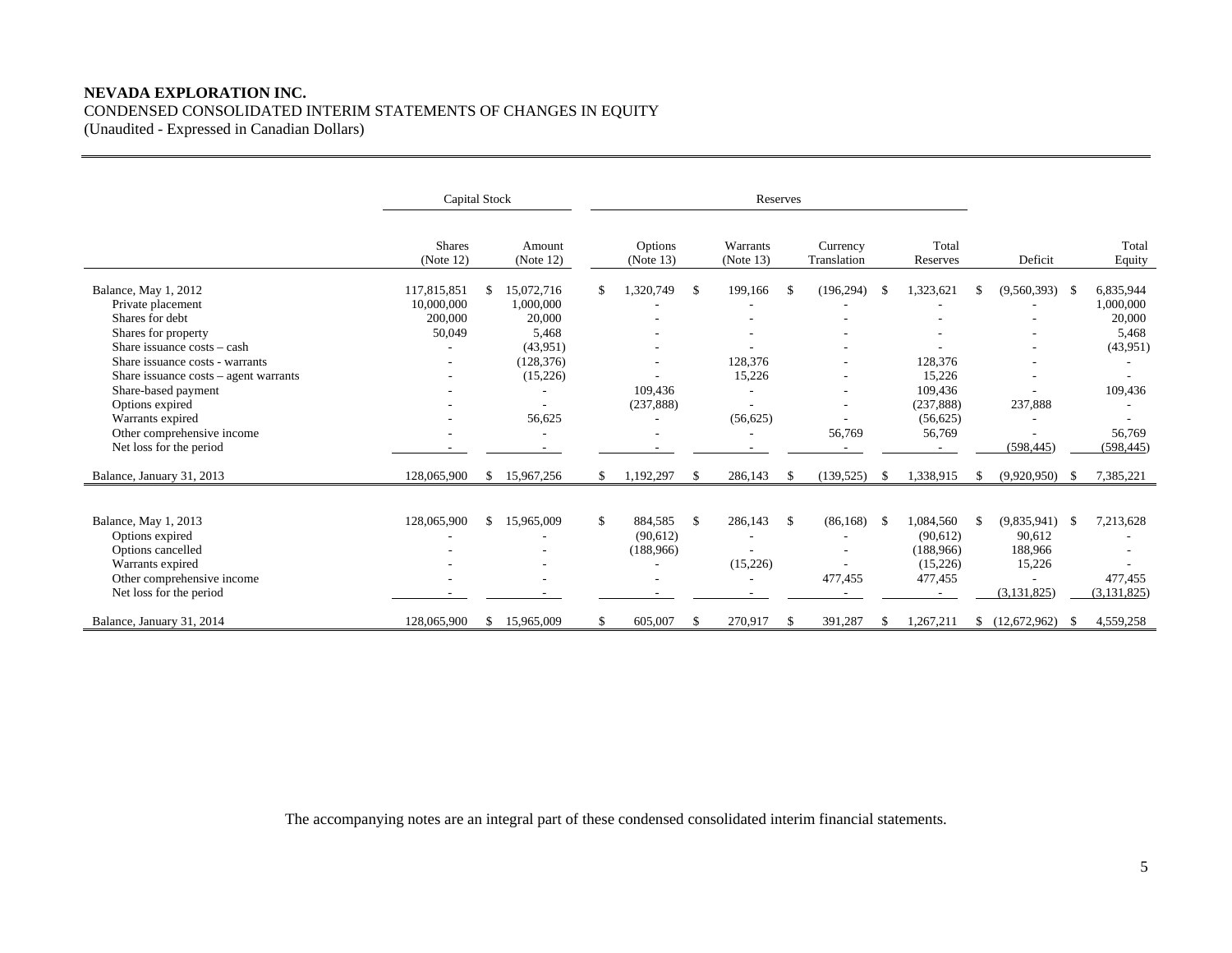# **NEVADA EXPLORATION INC.**  CONDENSED CONSOLIDATED INTERIM STATEMENTS OF CASH FLOWS

(Unaudited - Expressed in Canadian Dollars)

|                                                                                    | Nine Months<br>Ended<br>January 31,<br>2014 | Nine Months<br>Ended<br>January 31,<br>2013 |
|------------------------------------------------------------------------------------|---------------------------------------------|---------------------------------------------|
|                                                                                    |                                             |                                             |
| CASH FLOWS FROM OPERATING ACTIVITIES                                               |                                             |                                             |
| Net loss for the period                                                            | \$<br>$(3,131,825)$ \$                      | (598, 445)                                  |
| Items not affecting cash:                                                          |                                             |                                             |
| Amortization                                                                       | 25,698                                      | 45,918                                      |
| Accrued interest                                                                   |                                             | (230)                                       |
| Gain on sale of equipment                                                          | (28, 743)                                   | (13,953)                                    |
| Share-based payment                                                                |                                             | 109,436                                     |
| Write-off of exploration and evaluation assets                                     | 2,632,919                                   |                                             |
| Unrealized (gain) loss on marketable securities                                    | 18,708                                      | (9,014)                                     |
|                                                                                    |                                             |                                             |
| Changes in non-cash working capital items:<br>Accounts receivable                  | 46,085                                      | (43, 462)                                   |
| Prepaid expenses                                                                   | (2, 424)                                    | 813                                         |
| Accounts payable and accrued liabilities                                           | 65,841                                      | (98, 872)                                   |
|                                                                                    |                                             |                                             |
| Net cash used in operating activities                                              | (373, 741)                                  | (607, 809)                                  |
| <b>CASH FLOWS FROM INVESTING ACTIVITIES</b>                                        |                                             |                                             |
|                                                                                    |                                             |                                             |
| Acquisition of equipment                                                           | (8,903)                                     | (12, 177)                                   |
| Proceeds from sale of equipment<br>Proceeds from exploration and evaluation option | 22,348<br>47,884                            | 17,719<br>24,975                            |
|                                                                                    |                                             |                                             |
| Exploration and evaluation expenditures                                            | (193, 632)                                  | (340,089)                                   |
| Net cash used in investing activities                                              | (132, 303)                                  | (309, 572)                                  |
|                                                                                    |                                             |                                             |
| <b>CASH FLOWS FROM FINANCING ACTIVITIES</b>                                        |                                             |                                             |
| Share issuance costs                                                               |                                             | 956,049                                     |
| Repayment of finance lease obligations                                             | (1, 551)                                    | (5,853)                                     |
| Net cash provided by (used in) financing activities                                | (1,551)                                     | 950,196                                     |
| <b>Effect of foreign exchange</b>                                                  | (8, 823)                                    | (12,605)                                    |
| Change in cash for the period                                                      | (516, 418)                                  | 20,210                                      |
| Cash, beginning of period                                                          | 591,060                                     | 777,826                                     |
| Cash, end of period                                                                | \$<br>74,642                                | \$<br>798.036                               |

**Supplemental disclosure with respect to cash flows** (Note 14)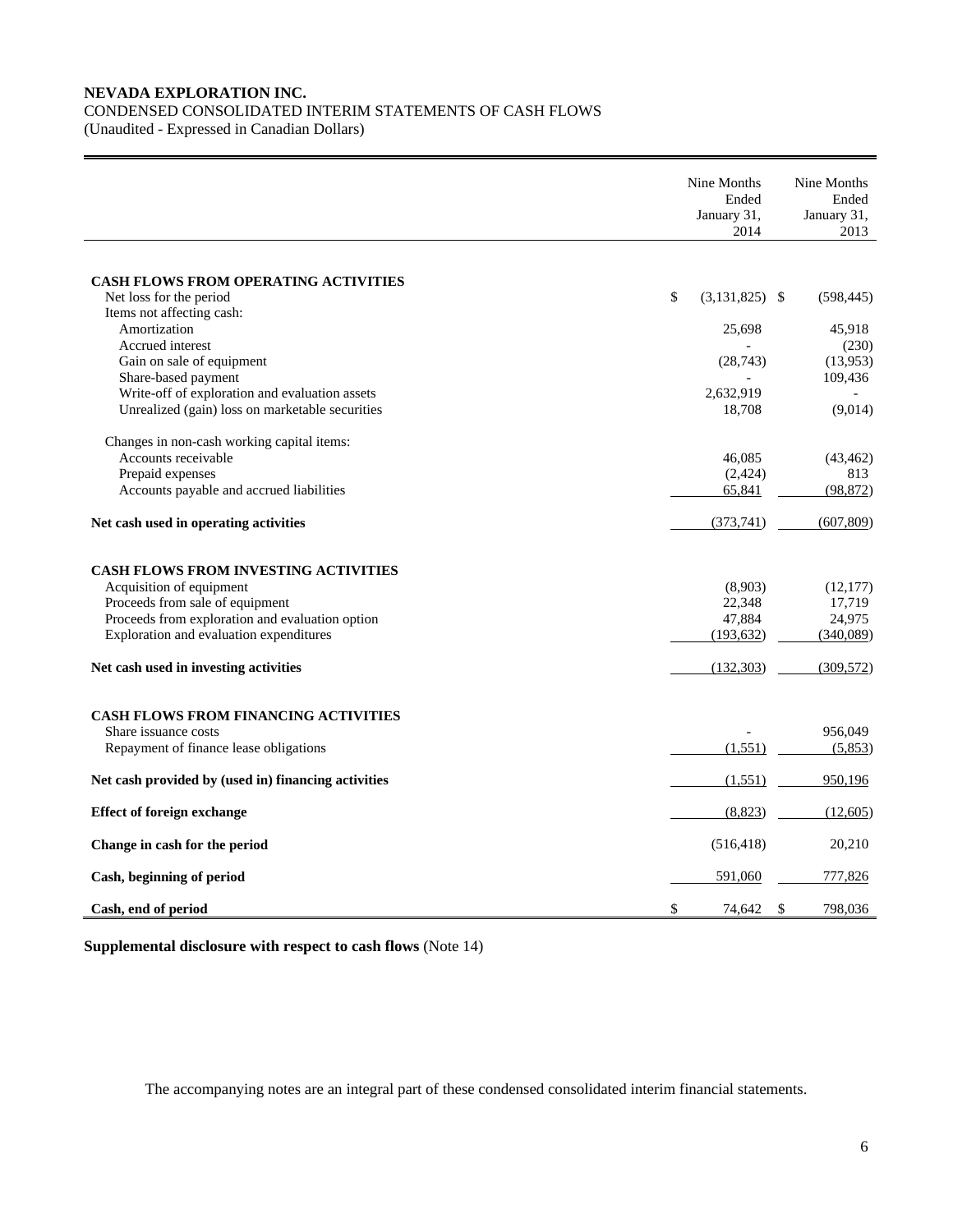## **1. NATURE OF OPERATIONS AND GOING CONCERN**

Nevada Exploration Inc. (the "Company" or "NGE") was incorporated on April 6, 2006 under the Canada Business Corporations Act and is in the business of acquiring and exploring mineral properties. On July 14, 2010, the Company amalgamated with its subsidiary 2107189 Ontario Inc. The Company has not yet determined whether its properties contain reserves that are economically recoverable. The amounts shown for mineral properties and related deferred exploration costs represent costs incurred to date and do not reflect present or future values. The recoverability of these capitalized costs is dependent upon the existence of economically recoverable reserves, the ability of the Company to obtain necessary financing to complete the development of those reserves, and future profitable production.

The Company is listed on the TSX Venture Exchange ("TSX-V") under the trading symbol "NGE" and the Company's head office is located at Suite 1500 - 885 West Georgia Street, Vancouver, BC V6C 3E8. The Company's registered and records office is located at 25th Floor, 700 W. Georgia St., Vancouver, BC V7Y 1B3.

 These condensed consolidated interim financial statements are authorized for issue on behalf of the Board of Directors on March 26, 2014.

#### Going concern

These condensed consolidated interim financial statements have been prepared in accordance with International Financial Reporting Standards ("IFRS") on a going concern basis that presumes the realization of assets and discharge of liabilities in the normal course of business. There are material uncertainties related to adverse conditions and events that cast substantial doubt on the Company's ability to continue as a going concern.

During the period ended January 31, 2014, the Company incurred a comprehensive loss of \$2,654,370 (2013 – \$541,676) and as at that date, the Company had accumulated deficit of \$12,672,962 (April 30, 2013 – \$9,835,941), a working capital deficiency of \$85,974 (April 30, 2013 – working capital surplus of \$570,528) and negative cash flows from operations of \$373,741 (2013 – \$607,809). These factors create material uncertainties that may cast substantial doubt upon the Company's ability to continue as a going concern.

As is common with junior mining companies, the Company continues to seek capital through various means including the issuance of equity and/or debt to finance its on-going and planned exploration activities and to cover administrative costs.

In order to continue as a going concern and to meet its corporate objectives, the Company will require additional financing through debt or equity issuances or other available means. Although the Company has been successful in the past in obtaining financing, there is no assurance that it will be able to obtain adequate financing in the future or that such financing will be on terms advantageous to the Company.

 Recovery of the carrying value of the mining claims and related deferred exploration expenditures are dependent upon the discovery of economically recoverable resources, the ability of the Company to develop necessary financing to continue exploration and development, the ability of the Company to secure and maintain title and beneficial interest in the properties, entering into agreements with others to explore and develop the properties and upon future profitable production or proceeds from disposition of such properties.

 These condensed consolidated interim financial statements do not include any adjustments to the amounts and classification of assets and liabilities that might be necessary should the Company be unable to continue operations. Such adjustments would be material.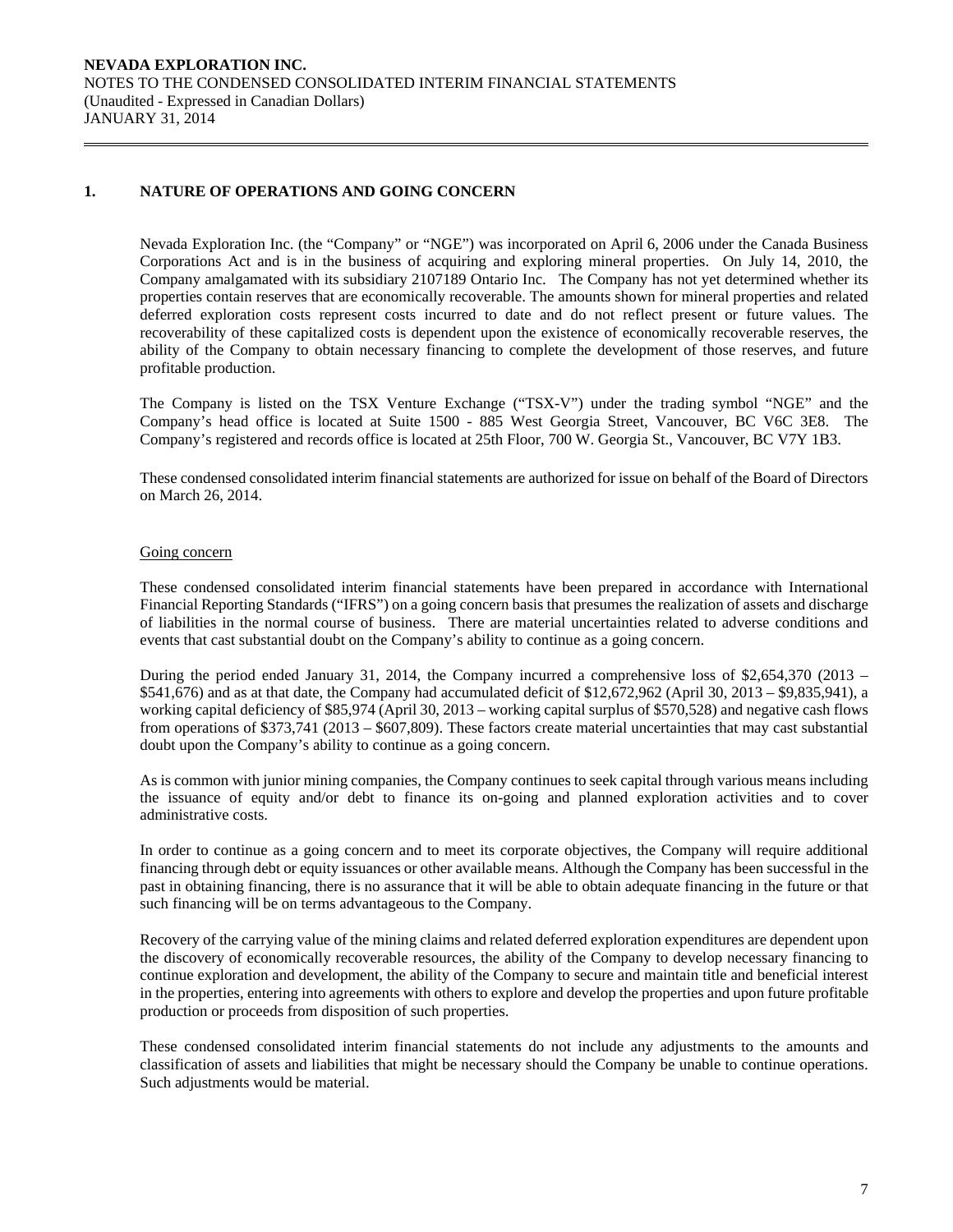## **2. SIGNIFICANT ACCOUNTING POLICIES**

#### **(a) Statement of Compliance**

 These condensed consolidated interim financial statements have been prepared in accordance with IAS 34, *Interim Financial Reporting* ("IAS 34"), as issued by the International Accounting Standards Board ("IASB") and interpretations issued by the IFRS Interpretations Committee (IFRICs). Accordingly, they do not include all of the information required for full annual financial statements by International Financial Reporting Standards ("IFRS") for complete financial statements for year-end reporting purposes. Results for the period ended January 31, 2014, are not necessarily indicative of future results.

 The accounting policies applied by the Company in these condensed consolidated interim financial statements other than as noted in Note 2 (b) are the same as those applied by the Company in its most recent annual audited consolidated financial statements as at and for the year ended April 30, 2013 as filed on SEDAR at www.sedar.com.

### **(b) New Accounting Standards and Amendments to Existing Standards**

 The Company has not applied the following new or revised standards and amendments that have been issued but are not yet effective for the Company's January 31, 2014 reporting period:

- (i) Effective for annual periods beginning on or after January 1, 2014
	- Amendments to IAS 32, *Financial Instruments: Presentation*
	- Amendments to IAS 36, *Impairment of Assets*
- (ii) Effective for annual periods beginning on or after January 1, 2015
	- New standard IFRS 9, *Financial Instruments, Classification and Measurement*

The Company is currently assessing the impact that these standards will have on the Company's condensed consolidated interim financial statements. The Company plans to adopt these standards as soon as they become effective for the Company's reporting period.

## **3. ACCOUNTS RECEIVABLE**

The Company's receivables arise from two main sources: Goods and Services Tax ("GST") receivable due from Canadian government taxation authorities and trade accounts receivable. These are broken down as follows:

|                                                                            |    | January 31,<br>2014 |      | April 30,<br>2013      |
|----------------------------------------------------------------------------|----|---------------------|------|------------------------|
| GST receivable<br>Due from a related party (Note 6)<br>Accounts receivable | \$ | 3,384<br>334        | - \$ | 5,906<br>43,595<br>302 |
| Total                                                                      | £. | 3,718               | -8   | 49,803                 |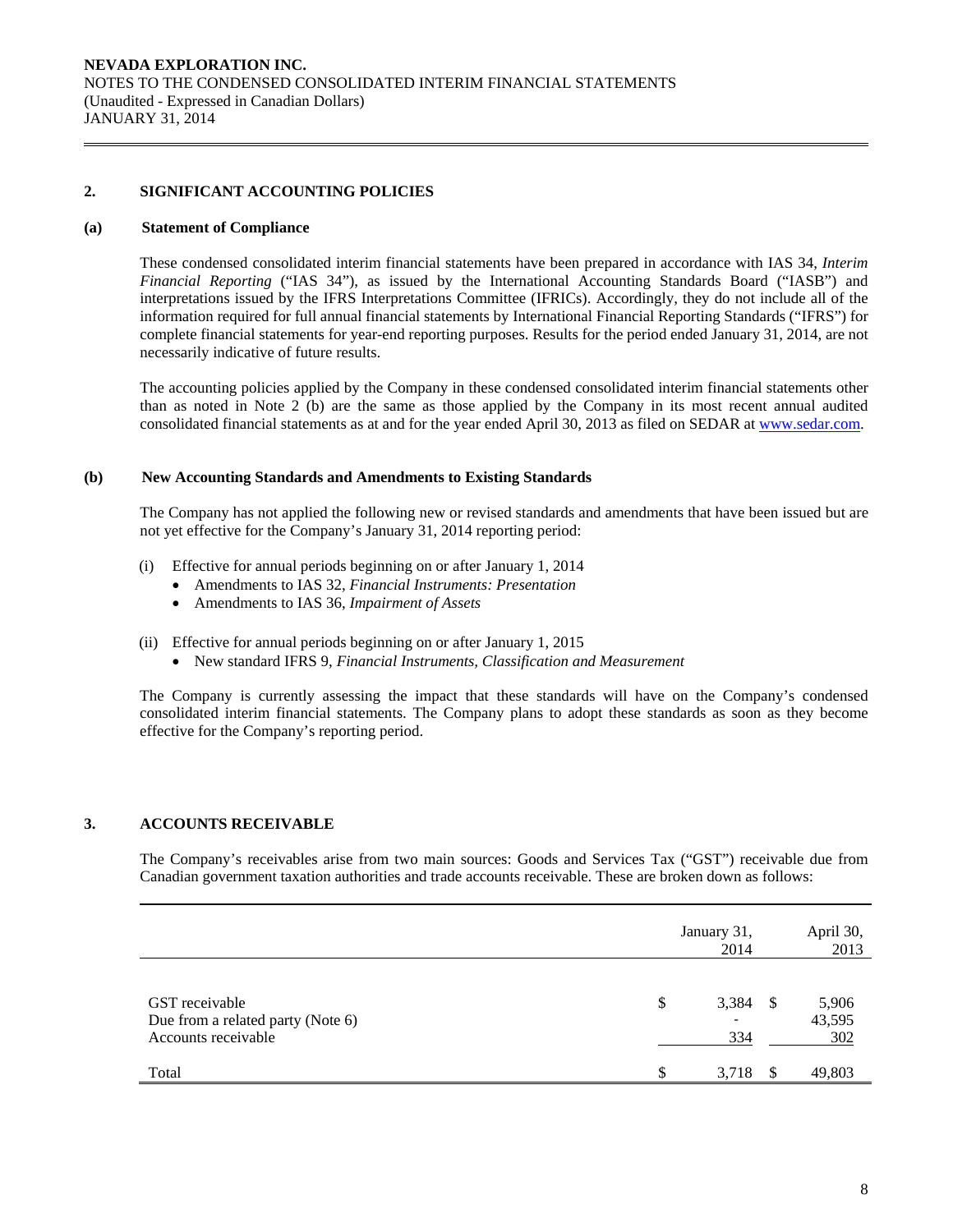### **4. PREPAID EXPENSES**

The prepaid expenses for the Company are as follows:

|                                         | January 31,<br>2014 | April 30,<br>2013 |
|-----------------------------------------|---------------------|-------------------|
| Security deposit for rental of premises | 18,018              | 15,594            |

# **5. SHORT TERM INVESTMENTS**

| As at January 31, 2014               |               |   |        |      |                       |
|--------------------------------------|---------------|---|--------|------|-----------------------|
|                                      | <b>Number</b> |   | Cost   |      | <b>Carrying Value</b> |
| Spruce Ridge Resources Ltd. - Shares | 170,068 \$    |   | 25,000 | - \$ | 3,401                 |
| As at April 30, 2013                 |               |   |        |      |                       |
|                                      | <b>Number</b> |   | Cost   |      | <b>Carrying Value</b> |
| Spruce Ridge Resources Ltd. - Shares | 170,068       | S | 25,000 | -S   | 22,109                |

During the year ended April 30, 2013, the Company received 170,068 shares with an initial value of \$25,000 from Spruce Ridge Resources Ltd. ("Spruce Ridge") as a partial payment on the option agreement entered into on the Fletcher Junction property (Notes 6 and 8). During the period ended January 31, 2014, the Company revalued the shares based on the market price at January 31, 2014 resulting in an unrealized loss of \$18,708 (2013 – gain of \$9,014).

The Company classified this investment as fair value through profit or loss and determined the fair value of the Spruce Ridge shares based on the market price per share of \$0.02 at January 31, 2014 (\$0.13 at April 30, 2013). This resulted in a carrying value of \$3,401 as at January 31, 2014 (\$22,109 as at April 30, 2013) for the 170,068 shares.

## **6. RELATED PARTY TRANSACTIONS**

During the period ended January 31, 2014, the Company:

i) paid or accrued \$40,930 in professional fees to a firm in which the Chief Financial Officer of the Company is a partner.

During the period ended January 31, 2013, the Company:

- i) paid or accrued \$48,800 in professional fees to a firm in which the Chief Financial Officer of the Company is a partner.
- ii) Granted 1,000,000 stock options to independent directors of the Company resulting in share-based payment of \$97,959; and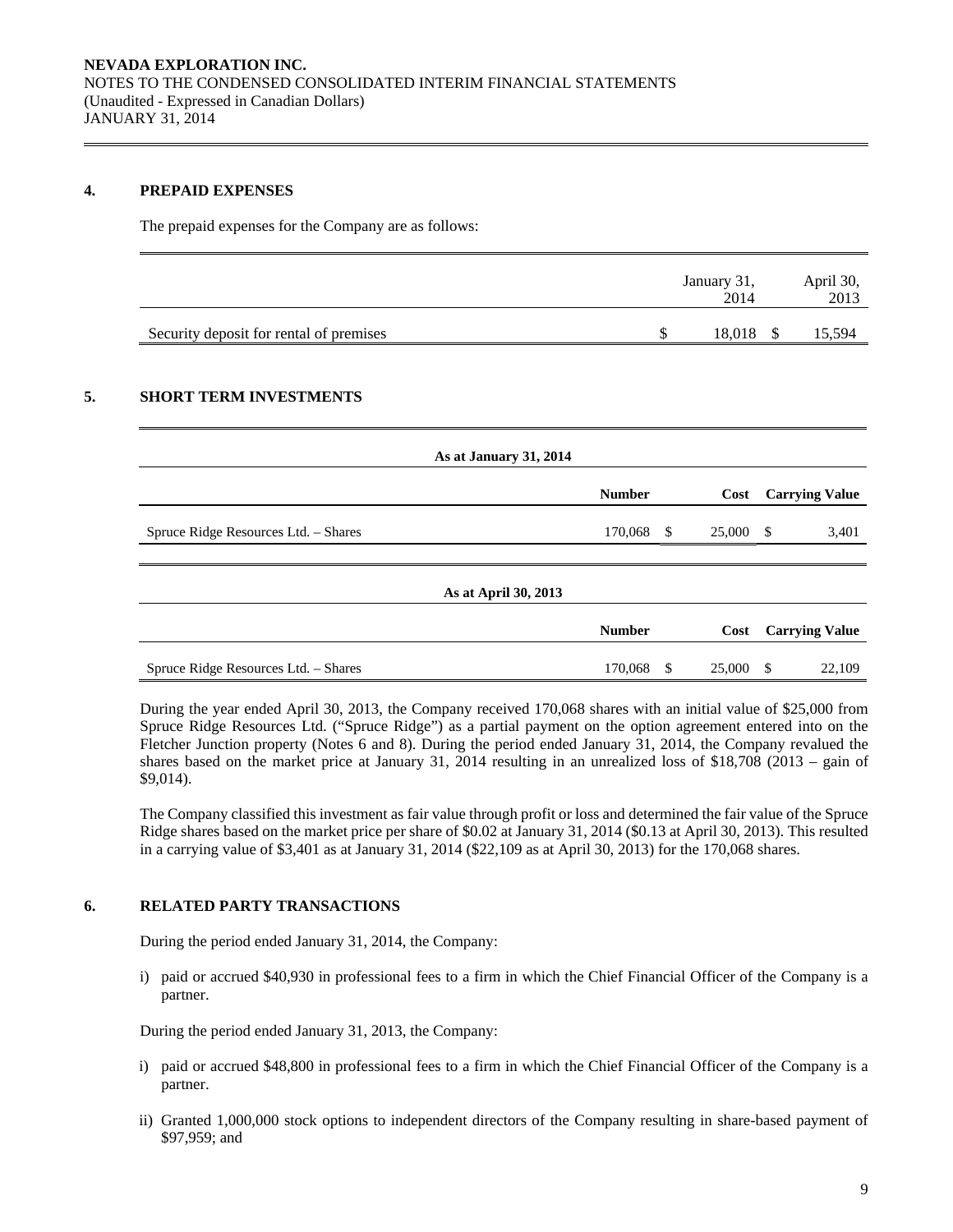### **6. RELATED PARTY TRANSACTIONS** (cont'd…)

iii) entered into an Exploration and Option to Joint Venture Agreement with Spruce Ridge on the Company's Fletcher Junction Project (Note 8) and received 170,068 shares (Note 5) as partial payment on the option. At that time, an Officer and Director of Spruce Ridge was also a Director of the Company.

As at January 31, 2014, the Company had \$Nil (April 30, 2013 - \$43,595) in accounts receivable from Spruce Ridge as a result of the services provided.

The amounts included in accounts payable and accrued liabilities which are due to related parties are as follows:

|                                                                                        | January 31,<br>2014                | April 30,<br>2013 |
|----------------------------------------------------------------------------------------|------------------------------------|-------------------|
| Due to a firm of which the Chief Financial Officer is a partner<br>Due to Spruce Ridge | 28,440<br>$\overline{\phantom{0}}$ | 15,000<br>25,187  |
|                                                                                        | 28,440                             | 40.187            |

# **7. EQUIPMENT**

|                                 |     | Vehicles |     | Exploration<br>equipment |     | Computer<br>equipment | Total          |
|---------------------------------|-----|----------|-----|--------------------------|-----|-----------------------|----------------|
|                                 |     |          |     |                          |     |                       |                |
| Cost                            |     |          |     |                          |     |                       |                |
| Balance, April 30, 2013         | \$. | 71,176   | S.  | 233,766                  | S   | 105,302               | \$410,244      |
| <b>Additions</b>                |     | 49,878   |     |                          |     | 8,903                 | 56,692         |
| Disposal                        |     | (40,708) |     | (85,069)                 |     |                       | (125,777)      |
| Effect of translation           |     | 5,731    |     | 20,947                   |     | 11,555                | 40,323         |
|                                 |     |          |     |                          |     |                       |                |
| Balance, January 31, 2014       | \$  | 86,077   | \$  | 169,644                  | \$  | 125,760               | 381,481<br>S.  |
|                                 |     |          |     |                          |     |                       |                |
| <b>Accumulated amortization</b> |     |          |     |                          |     |                       |                |
| Balance, April 30, 2013         | \$  | 71.176   | \$. | 174,707                  | \$. | 23,706                | \$269,589      |
| Disposal                        |     | (40,708) |     | (65,928)                 |     |                       | (106, 636)     |
| Amortization                    |     | 2,389    |     | 18,274                   |     | 5,035                 | 25,698         |
| Effect of translation           |     | 5,836    |     | 16,516                   |     | 2,818                 | 25,170         |
|                                 |     |          |     |                          |     |                       |                |
| Balance, January 31, 2014       | \$  | 38,693   | \$  | 143,570                  | \$  | 31,559                | \$213,821      |
|                                 |     |          |     |                          |     |                       |                |
| <b>Carrying amounts</b>         |     |          |     |                          |     |                       |                |
| As at April 30, 2013            | \$  |          | \$  | 59,059                   | \$  | 81,596                | \$140,655      |
| As at January 31, 2014          | \$  | 47,384   | \$  | 26,074                   | \$  | 94,201                | 167,660<br>\$. |

Included in exploration equipment at January 31, 2014 was database under construction with a cost of \$79,932 (April 30, 2013 - \$63,848). No amortization has been taken on this computer equipment in the current period.

Included in vehicles at January 31, 2014 was asset under finance lease with a cost of \$49,878 (April 30, 2013 - \$118,745) and accumulated amortization of \$2,494 (April 30, 2013 - \$98,666). The Company recorded amortization of \$2,494 (2013 - \$17,665) on the asset under finance lease.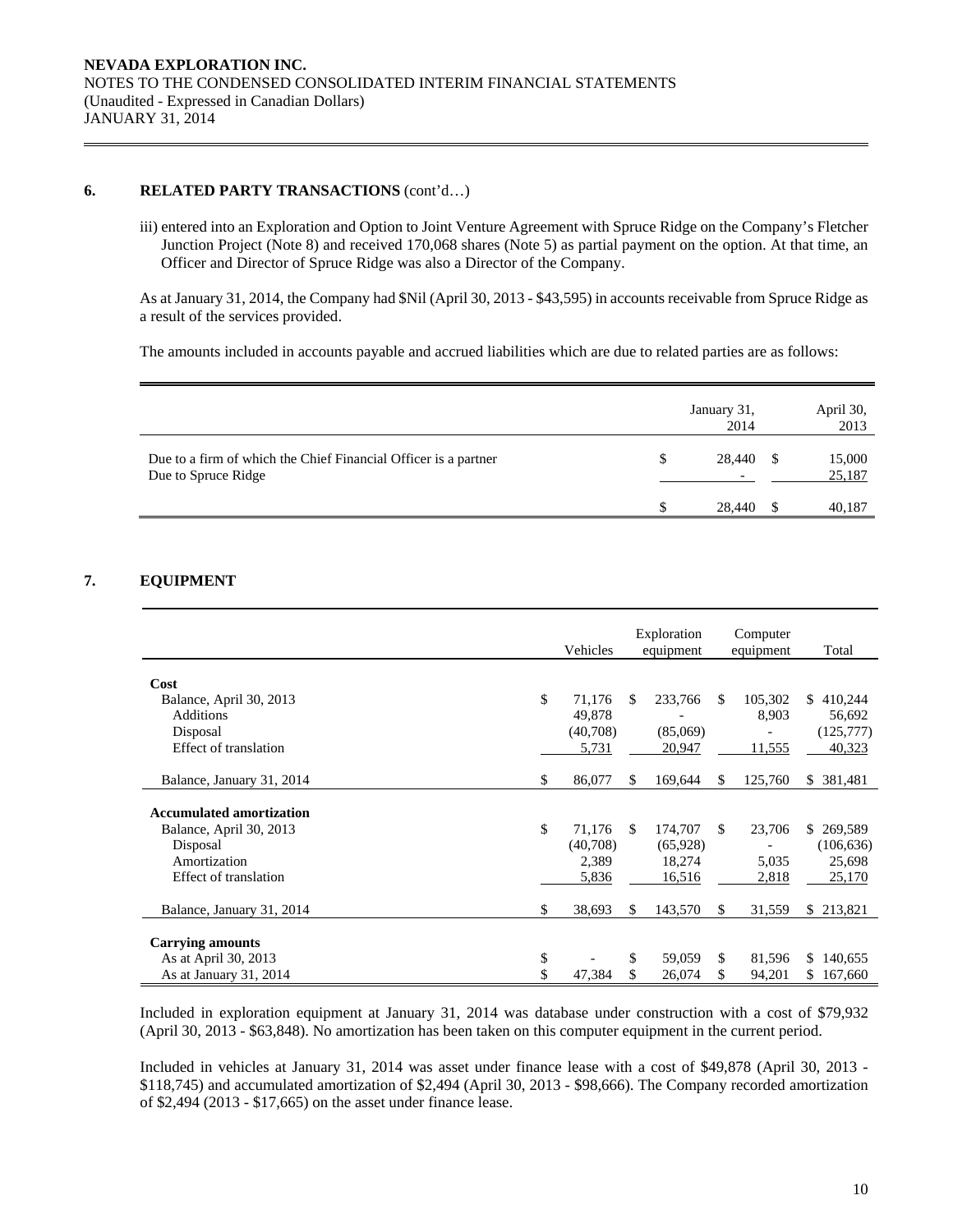#### **NEVADA EXPLORATION INC.**

NOTES TO THE CONDENSED CONSOLIDATED INTERIM FINANCIAL STATEMENTS (Unaudited - Expressed in Canadian Dollars) JANUARY 31, 2014

### **8. EXPLORATION AND EVALUATION ASSETS**

For the period ended January 31, 2014:

|                                                                                                                                    | AW                                                            | FJ                                             | KC                                                      | HP                                                     | <b>SGV</b>                                  | <b>BU</b>              | JU              | RP                    | SP                     | WF                                                 | <b>TOTAL</b>                                         |
|------------------------------------------------------------------------------------------------------------------------------------|---------------------------------------------------------------|------------------------------------------------|---------------------------------------------------------|--------------------------------------------------------|---------------------------------------------|------------------------|-----------------|-----------------------|------------------------|----------------------------------------------------|------------------------------------------------------|
| <b>Acquisition costs</b><br>Balance – beginning of period<br>Additions - cash<br>Option payments received<br>Effect of translation | 198,809<br>S.<br>18,316<br>$\overline{\phantom{a}}$<br>22,491 | 221,255<br>S.<br>18,316<br>(22, 348)<br>22,501 | 772,938<br>81,385<br>$\overline{\phantom{0}}$<br>88,495 | 78,902<br>21,742<br>$\overline{\phantom{0}}$<br>10,425 | 45,966<br>$\overline{\phantom{a}}$<br>4,761 | \$<br>424,247<br>8,289 | 15,991<br>3,438 | 207,301<br>Ж<br>4,050 | 352,806<br>Ж,<br>6,893 | 219,903<br>Ъ.<br>$\overline{\phantom{0}}$<br>4,297 | 2,652,152<br>- 55<br>185,725<br>(22, 348)<br>175,640 |
| Balance – end of period                                                                                                            | 239,616                                                       | 239,724                                        | 942,818                                                 | 111,069                                                | 50,727                                      | 432,536                | 179,429         | 211,351               | 359,699                | 224,200                                            | 2,991,169                                            |
| <b>Exploration costs</b><br>Balance – beginning of period<br>Geological<br>Effect of translation                                   | 646,081<br>1,257<br>67,054                                    | 1,032,098<br>106,910                           | 75,649<br>7,836                                         | 799,528<br>6,650<br>83,508                             |                                             | 902,446<br>17,631      | 61,265<br>1,197 | 65,405<br>1,278       | 87,396<br>1,707        | 85,705<br>-<br>1,674                               | 3,755,573<br>7,907<br>288,795                        |
| Balance – end of period                                                                                                            | 714,392                                                       | 1,139,008                                      | 83,485                                                  | 889,686                                                |                                             | 920,077                | 62,462          | 66,683                | 89,103                 | 87,379                                             | 4,052,275                                            |
| Write-off                                                                                                                          |                                                               |                                                |                                                         |                                                        |                                             | (1,352,613)            | (241, 891)      | (278, 034)            | (448, 802)             | (311,579)                                          | (2,632,919)                                          |
| <b>Total costs</b>                                                                                                                 | 954,008                                                       | \$1,378,732                                    | \$1,026,303                                             | \$1,000,755                                            | 50,727                                      |                        |                 |                       |                        |                                                    | 4,410,525                                            |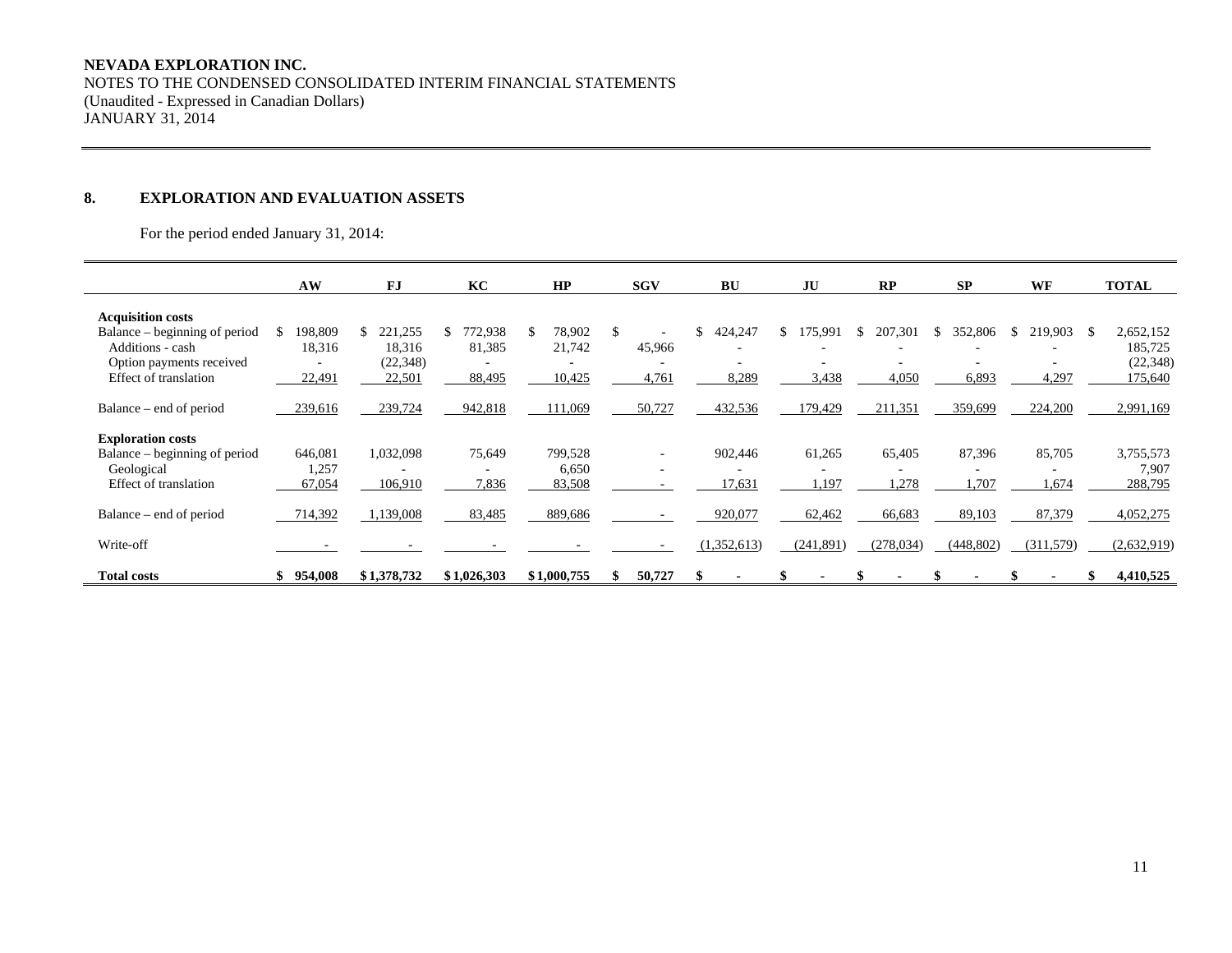#### **NEVADA EXPLORATION INC.**

NOTES TO THE CONDENSED CONSOLIDATED INTERIM FINANCIAL STATEMENTS (Unaudited - Expressed in Canadian Dollars) JANUARY 31, 2014

# 8. **EXPLORATION AND EVALUATION ASSETS** (cont'd...)

For the year ended April 30, 2013:

|                             | AW        | FJ                       | KC        | HP                       | <b>BU</b>     | JU                       | RP             | <b>SP</b>      | WF                       | <b>TOTAL</b> |
|-----------------------------|-----------|--------------------------|-----------|--------------------------|---------------|--------------------------|----------------|----------------|--------------------------|--------------|
| <b>Acquisition costs</b>    |           |                          |           |                          |               |                          |                |                |                          |              |
| Balance – beginning of year | \$164.063 | \$ 267,010               | \$644,510 | 56,520<br>S.             | 399,961<br>\$ | 156,360<br>S.            | 192,187<br>\$  | 301,753<br>\$. | 200,844<br>S.            | \$2,383,208  |
| Additions - cash            | 30,976    |                          | 108,309   | 20,886                   | 16,242        | 16,294                   | 11,183         | 44,363         | 14,889                   | 263,142      |
| Additions – shares          |           |                          | 5,463     |                          |               |                          |                |                |                          | 5,463        |
| Option payments received    |           | (49,950)                 |           |                          |               |                          |                |                |                          | (49,950)     |
| Effect of translation       | 3,770     | 4,195                    | 14,656    | .496                     | 8,044         | 3,337                    | 3,931          | 6,690          | 4,170                    | 50,289       |
| Balance – end of year       | 198,809   | 221,255                  | 772,938   | 78,902                   | 424,247       | 175,991                  | 207,301        | 352,806        | 219,903                  | 2,652,152    |
| <b>Exploration costs</b>    |           |                          |           |                          |               |                          |                |                |                          |              |
| Balance – beginning of year | 624,356   | 1,012,327                | 54,234    | 764,783                  | 869,907       | 60,104                   | 64,165         | 85,739         | 84,080                   | 3,619,695    |
| Geochemistry                | 5,446     |                          | 1,761     | $\overline{\phantom{0}}$ | 9,975         |                          |                |                | $\overline{a}$           | 17,182       |
| Geophysics                  |           | $\overline{\phantom{0}}$ | 11,361    |                          |               |                          |                |                | $\overline{\phantom{0}}$ | 11,361       |
| Geological                  | 2,677     | 40                       | 6.489     | 19,585                   | 3.753         | $\overline{\phantom{0}}$ |                |                | $\overline{a}$           | 32,544       |
| Travel                      | 1,351     | 161                      | 370       |                          | 1,699         |                          |                |                |                          | 3,581        |
| Effect of translation       | 12,251    | 19,570                   | ,434      | 15,160                   | 17,112        | 1,161                    | ,240           | 1,657          | 1,625                    | 71,210       |
| Balance – end of year       | 646,081   | 1,032,098                | 75,649    | 799,528                  | 902,446       | 61,265                   | 65,405         | 87,396         | 85,705                   | 3,755,573    |
| <b>Total costs</b>          | \$844,890 | \$1,253,353              | \$848,587 | \$878,430                | \$1,326,693   | 237,256<br>\$.           | 272,706<br>SS. | 440,202<br>-SS | \$305,608                | \$6,407,725  |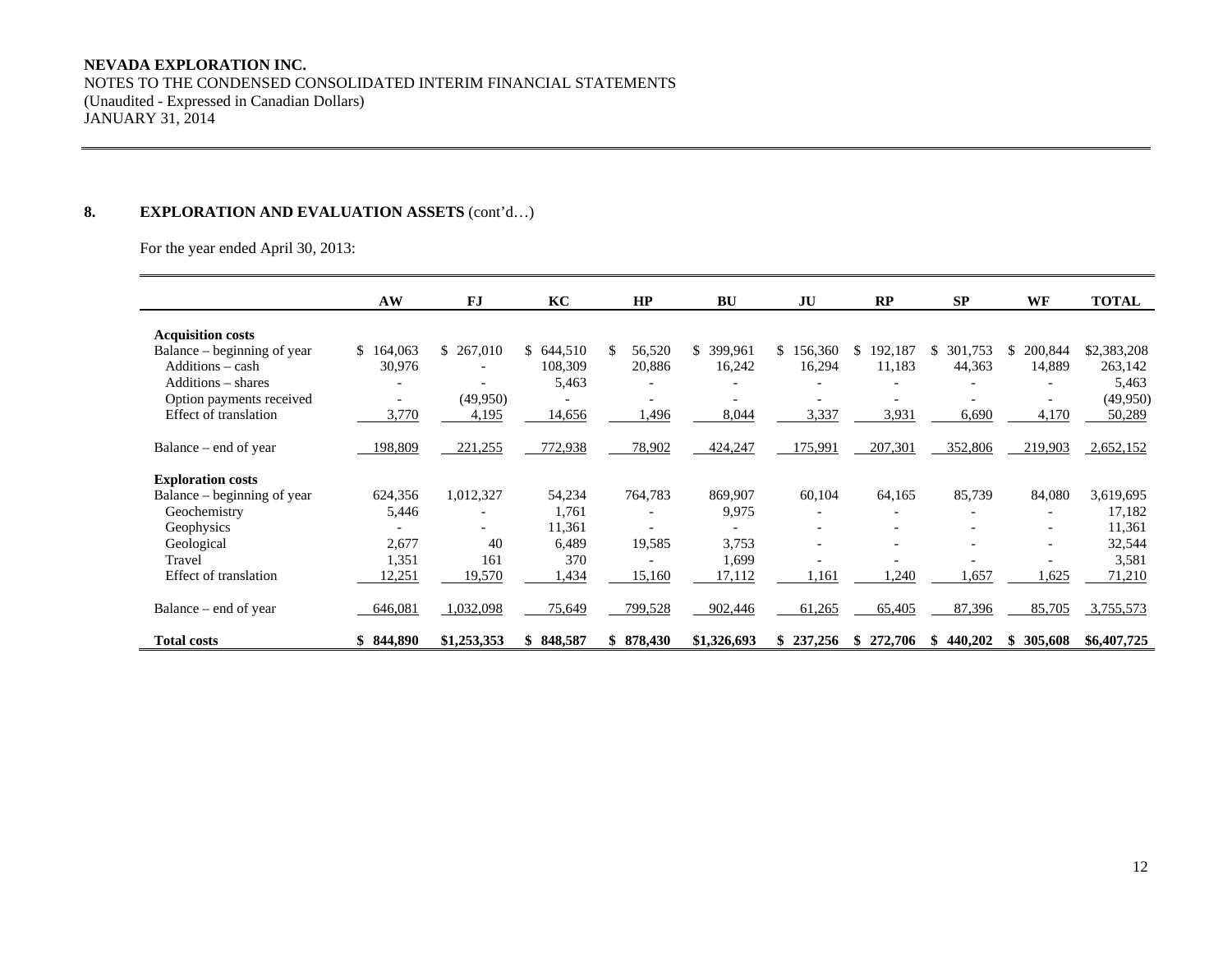#### **8. EXPLORATION AND EVALUATION ASSETS** (cont'd….)

#### **Awakening (AW)**

The Awakening Project is located in Humboldt County, Nevada, approximately 50 km north-northwest of Winnemucca, Nevada. The Company has a 100% interest in 206 (2013 – 206) claims (approx. 16.7 km<sup>2</sup>) at Awakening.

On July 1, 2008, the Company entered into a Mining Lease agreement with DIR Exploration Inc. ("DIR") on 15 claims (approx. 120 hectares). Based on the results of the Company's work to date at the Awakening Project, the Company has focused its exploration on areas within the claims controlled directly by NGE; accordingly, NGE terminated the Mining Lease during the year ended April 30, 2013.

On June 4, 2010, the Company entered into an Exploration and Option to Joint Venture Agreement with Northgate Minerals Corp. ("Northgate"), whereby Northgate could earn a joint venture interest in the Awakening Gold Project.

In January, 2011, Northgate was acquired by AuRico Gold Inc. ("AuRico"), and during the year ended April 30, 2012, AuRico elected to terminate the Agreement and retains no interest in the project.

#### **Fletcher Junction (FJ)**

The Fletcher Junction Project is located in Mineral County, Nevada, approximately 30 km southwest of Hawthorne, Nevada. The Company has a 100% interest in 117 (2013 – 117) claims (approx. 9.6 km<sup>2</sup>) at the Fletcher Junction Project, subject to a 1.25% net smelter return royalty ("NSR").

During the year ended April 30, 2013, the Company entered into an Exploration and Option to Joint Venture Agreement with Spruce Ridge Resources Ltd. ("Spruce Ridge"), whereby Spruce Ridge had the right to earn a 70% joint venture interest in the property, subject to an additional 15% upon completion of the earn-in and feasibility report, by:

- a) funding US\$2,600,000 in qualifying expenditures over 4 years; and
- b) making US\$300,000 in payments over 3 years of which Spruce Ridge may elect to pay up to 50% of the payments by issuing common shares to the Company. Upon signing the agreement, Spruce Ridge paid the Company US\$25,000 and issued 170,068 shares to the Company with an initial value of US\$25,000 (Note 5).

During the period ended January 31, 2014, Spruce Ridge terminated the Exploration and Option to Joint Venture Agreement and paid US\$22,000 to settle outstanding obligations under the agreement and consequently retains no interest in the project.

## **Kelly Creek (KC)**

The Kelly Creek Project is located in Humboldt County, Nevada, approximately 40 km north-northwest of Battle Mountain, Nevada. The Company has a 100% interest in  $430(2013 - 430)$  claims (approx. 34.8 km<sup>2</sup>) at Kelly Creek.

On January 1, 2009, the Company entered into a Mining Lease and Option to Purchase Agreement with Genesis Gold Corporation ("Genesis"). Genesis has 100% interest in 254 (2013 – 254) claims (approx. 20.2 km<sup>2</sup>) at Kelly Creek. Under the Agreement, the Company is the Operator and has the option to purchase 100% of the Genesis claims for 100,000 common shares (50,000 shares issued in 2011, 50,000 shares issued in 2010) and US\$1,500,000, subject to a 1.5% Net Smelter Return Royalty ("Royalty"). The Company also has the option to purchase one half of the royalty (0.75%) for US\$750,000. The share issuance transaction is measured at fair value of the shares issued as the fair value of the option payment could not be reliably measured.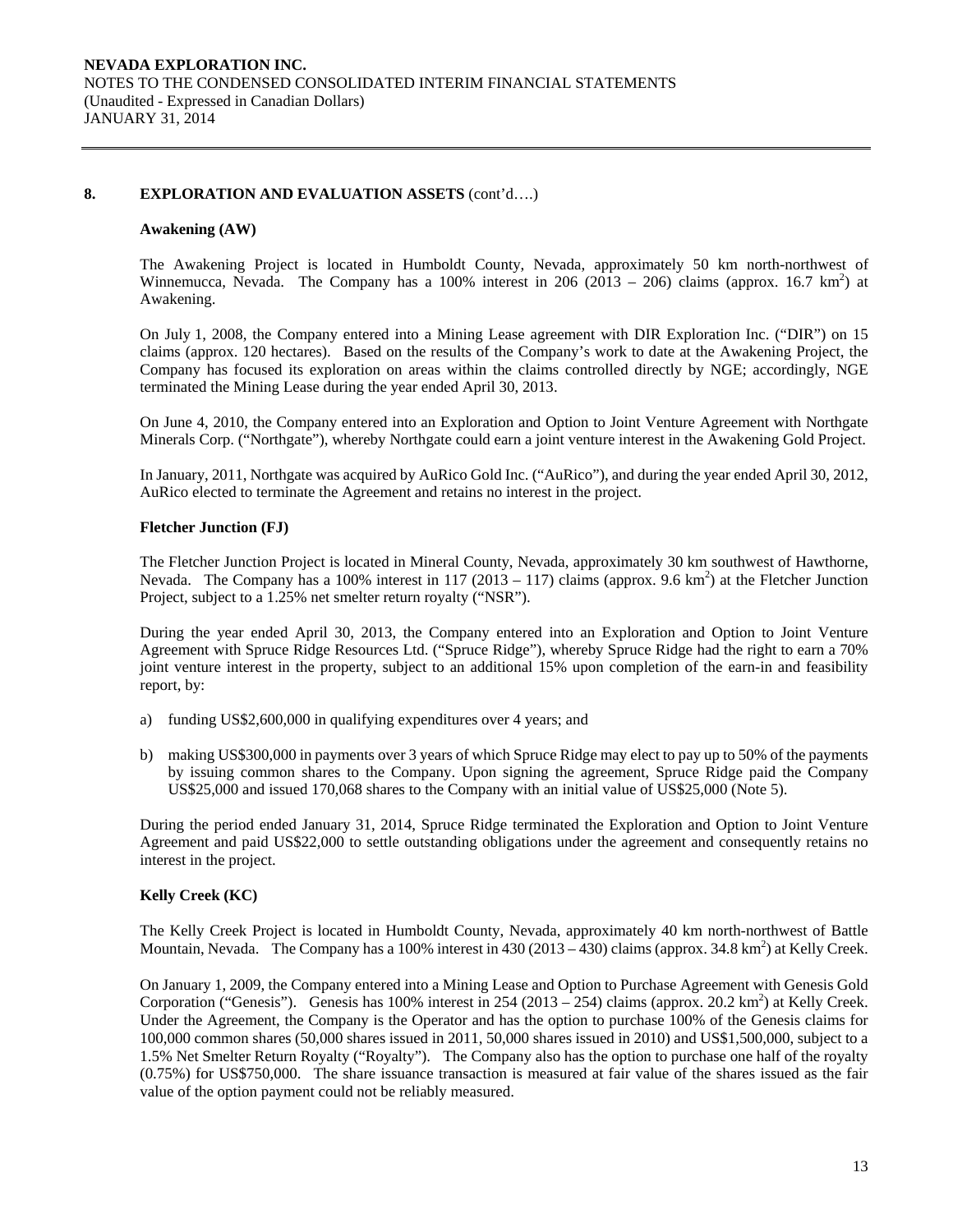## **8. EXPLORATION AND EVALUATION ASSETS** (cont'd….)

#### **Kelly Creek (KC)** (cont'd…)

The Company shall pay to Genesis advance royalty payments as follows:

| $1st$ anniversary                       | 5.000  | (paid)               |
|-----------------------------------------|--------|----------------------|
| 2 <sup>nd</sup> anniversary             | 10,000 | (paid)               |
| 3 <sup>rd</sup> anniversary             | 10,000 | (paid) <sup>i)</sup> |
| 4 <sup>th</sup> anniversary             | 10,000 | (paid)               |
| $5th$ and each subsequent anniversaries | 50,000 |                      |

i) 50% was paid in cash and another 50% was paid through the issuance of 50,049 shares during the year ended April 30, 2013.

### **Hot Pot (HP)**

On September 16, 2005, the Company entered into a Mining Lease Agreement on 8.8  $km^2$  at the Hot Project located in Humboldt County, Nevada, approximately 30 km northwest of Battle Mountain, Nevada. Under the terms of the agreement, the Company is required to make annual payments of US\$20,000 on each anniversary, and the agreement is subject to a 3% NSR to the property owner. The Company also controls  $6(2013-6)$  claims (approx. 50) hectares) at Hot Pot. All of the Company's mineral interests at Hot Pot are subject to a 1.25% NSR.

On September 16, 2009, the Company entered into an Exploration Agreement with International Enexco Ltd. ("Enexco") whereby Enexco could earn a 51% interest in the Hot Pot Property by drilling 6,000 meters (19,600ft) over three years, with the option to earn an additional 19%, for 70% total, by drilling another 3,000 meters (9,800ft) during the fourth year. During the year ended April 30, 2012, Enexco elected to terminate the agreement and retains no interest in the project.

## **Grass Valley Project**

On February 27, 2012, the Company announced the signing of agreement with McEwen Mining Inc, ("MMI"), a two-year Exploration Agreement to generate new gold projects in a 25,000 hectare (95 sq mi) study area in north central Nevada (referred to as the Area of Interest or "AOI") using the Company's hydrogeochemistry exploration technology.

Under the agreement, the Company is engaged to complete a hydrogeochemistry sampling program across the large AOI to identify and delineate discrete new target areas in exchange for a service fee. Any projects that MMI acquires within the AOI will be deemed Designated Properties. Upon acquiring a Designated Property, MMI will pay the Company the greater of US\$25,000 or US\$100 per claim, and grant the Company a 30% carried interest in the Designated Property. MMI will be the manager of the Designated Properties, will have sole discretion on the nature and timing of all exploration and development activities at the Designated Properties, and will be solely responsible for payment of all costs incurred in respect of the Designated Properties. If MMI completes a Production Decision Report on a Designated Property that MMI deems sufficient to base a decision to commence production, the Designated Property will advance under a Joint Venture agreement.

On September 24, 2012, the Company announced that MMI elected to designate a new gold project in Grass Valley, Nevada, as a Designated Property. The Grass Valley Project consists of approximately 59 square kilometres (23 sq mi) of unpatented mining claims and is located along the western side of Grass Valley in central Nevada, approximately 16 kilometres (10 mi) south of Barrick Gold Corp.'s Cortez Hills, the world's largest primary gold producer in 2011. As per the terms of the Exploration Agreement, MMI has granted the Company a 30% carried interest in the property and paid the Company \$72,516 (US\$73,500) which has been recognized as option payments income for the year ended April 30, 2013.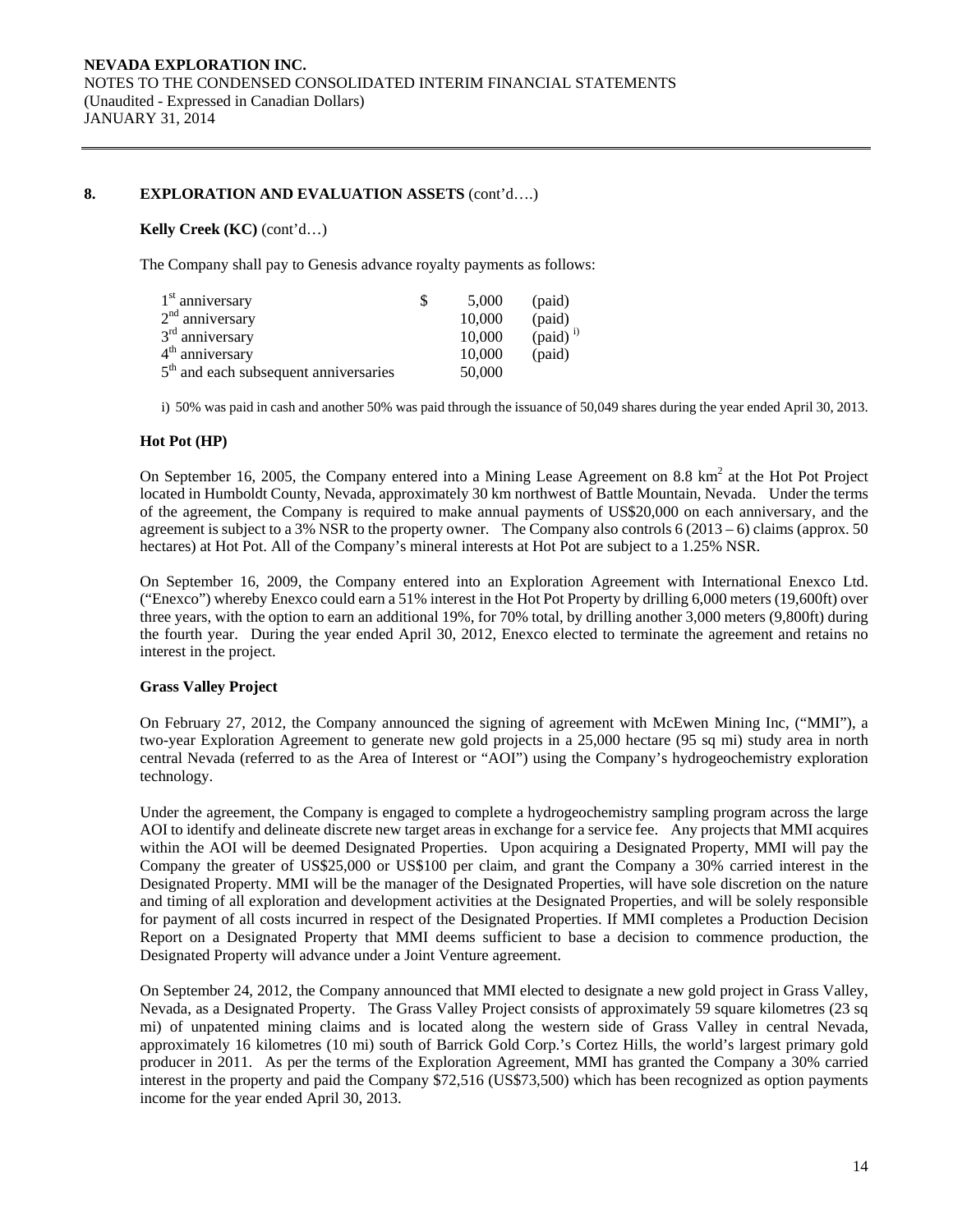#### **8. EXPLORATION AND EVALUATION ASSETS** (cont'd…)

#### **Grass Valley Project** (cont'd…)

Under the agreement, if MMI elects to continue maintaining the Designated Property, MMI agrees to pay the Company the following staged payments:

| $1st$ anniversary                                 | US\$ 100,000 | (received) |
|---------------------------------------------------|--------------|------------|
| $2nd$ anniversary                                 | 100,000      |            |
| $3rd$ anniversary                                 | 100,000      |            |
| 4 <sup>th</sup> anniversary                       | 100,000      |            |
| 5 <sup>th</sup> and each subsequent anniversaries | 250,000      |            |

#### **South Grass Valley (SGV)**

During the period ended January 31, 2014, the Company established the South Grass Valley Project by staking 186 unpatented mining claims (15km2). The Project is located in Lander County, north-central Nevada, approximately 50 kilometres (32 miles) south southwest of Barrick Gold Corp.'s Cortez Pipeline property.

#### **Bull Creek (BU)**

The Bull Creek Project is located in Humboldt County, Nevada, approximately 60 km west-northwest of Winnemucca, Nevada. The Company held a 100% interest in 108  $(2013 - 108)$  claims (approx. 8.7 km<sup>2</sup>) at Bull Creek. During the period ended January 31, 2014, the Company realigned its land holdings in Nevada and decided to drop its land position in the Bull Creek Project. The Company wrote off all associated costs of \$1,352,613 during the period ended January 31, 2014.

#### **Jungo (JU)**

The Jungo Property is located in both Humboldt and Pershing Counties, Nevada, approximately 60 km west of Winnemucca, Nevada. The Company held a 100% interest in  $\overline{108}$  (2013 – 108) claims (approx. 8.7 km<sup>2</sup>) at Jungo. During the period ended January 31, 2014, the Company realigned its land holdings in Nevada and decided to drop its land position in the Jungo Property. The Company wrote off all associated costs of \$241,891 during the period ended January 31, 2014.

#### **Rye Patch (RP)**

The Rye Patch Project is located in Pershing County, Nevada, approximately 30 km northeast of Lovelock, Nevada. The Company held a 100% interest in 41 (2013 – 41) claims (approx. 3.3 km<sup>2</sup>) at Rye Patch, as well as Mining Lease Agreements covering another 70 hectares.

During the period ended January 31, 2014, the Mining Lease Agreements expired and the Company dropped its claims at the Rye Patch Project. The Company wrote off all associated costs of \$278,034 during the period ended January 31, 2014.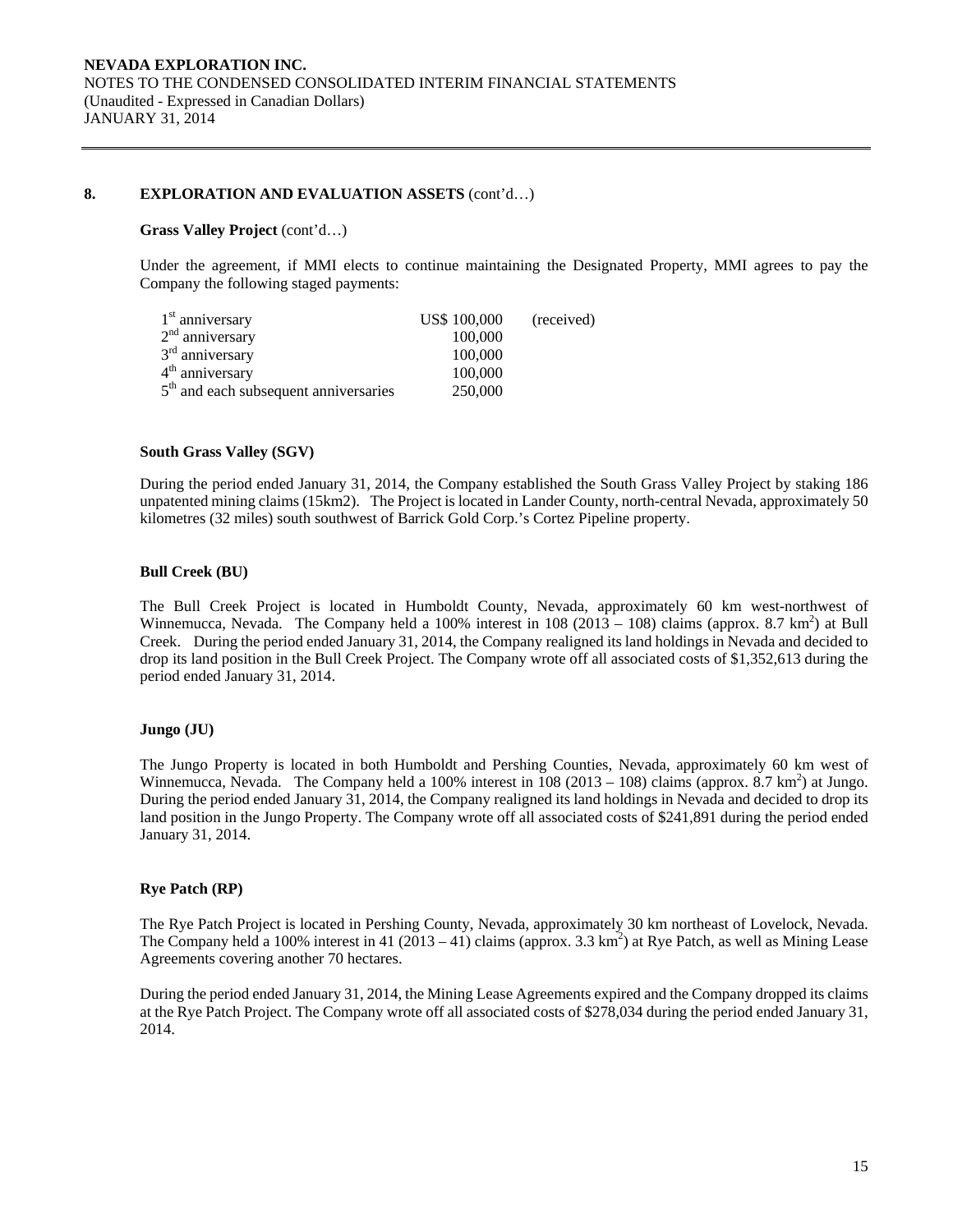#### **8. EXPLORATION AND EVALUATION ASSETS** (cont'd…)

#### **Sand Pass (SP)**

The Sand Pass Project is located in Humboldt County, Nevada, approximately 10 km north of Winnemucca, Nevada. The Company held a 100% interest in 89 (2013 – 89) claims (approx. 16.6 km<sup>2</sup>) at Sand Pass, as well as a Mining Lease Agreement covering another 940 hectares. During the period ended January 31, 2014, the Company terminated the Mining Lease Agreement, and dropped all its claims at Sand Pass. The Company wrote off all associated costs of \$448,802 during the period ended January 31, 2014.

## **Whiskey Flats (WF)**

The Whiskey Flats Project is located in Mineral County, Nevada, approximately 20 km south of Hawthorne, Nevada. The Company held a 100% interest in 99 (2012 – 123) claims  $(8.0 \text{ km}^2)$  at Whiskey Flats. During the period ended January 31, 2014, the Company realigned its land holdings in Nevada and decided to drop its land position in the Whiskey Flats Project. The Company wrote off all associated costs of \$311,579 during the period ended January 31, 2014.

## **9. DEPOSITS AND BONDS**

|                                                            | January 31,<br>2014    |      | April 30,<br>2013 |
|------------------------------------------------------------|------------------------|------|-------------------|
| Security deposits $(1)$<br>Reclamation bond deposits $(2)$ | \$<br>11,500<br>92,000 | - \$ | 11,500<br>83,220  |
|                                                            | \$<br>103,500          |      | 94,720            |

(1) Security deposits consist of \$11,500 guaranteed investment certificate ("GIC") maturing on August 3, 2014 and bearing interest at prime less 2%. The GIC is used to secure the credit limit on a credit card.

(2) Reclamation bond deposits are required by the U.S. Bureau of Land Management ("BLM") and the U.S. Forest Service ("USFS") to ensure that any reclamation and clean-up work required on the Company's properties will be completed to the satisfaction of the BLM and the USFS. The Company did not have any asset retirement obligations as of January 31, 2014 and April 30, 2013.

## **10. ACCOUNTS PAYABLE AND ACCRUED LIABILITIES**

Accounts payable and accrued liabilities for the Company are as follows:

|                                                                                                                                               |     | January 31,<br>2014                  | April 30,<br>2013                              |
|-----------------------------------------------------------------------------------------------------------------------------------------------|-----|--------------------------------------|------------------------------------------------|
| Customer prepayments<br>Trade payables<br>Due to related parties (Note 6)<br>Due to key management personnel (Note 17)<br>Accrued liabilities | \$  | 15,285<br>28,440<br>92,328<br>37,826 | \$<br>12,151<br>7,766<br>40,187<br>-<br>47,934 |
| Total                                                                                                                                         | \$. | 173,879                              | 108,038                                        |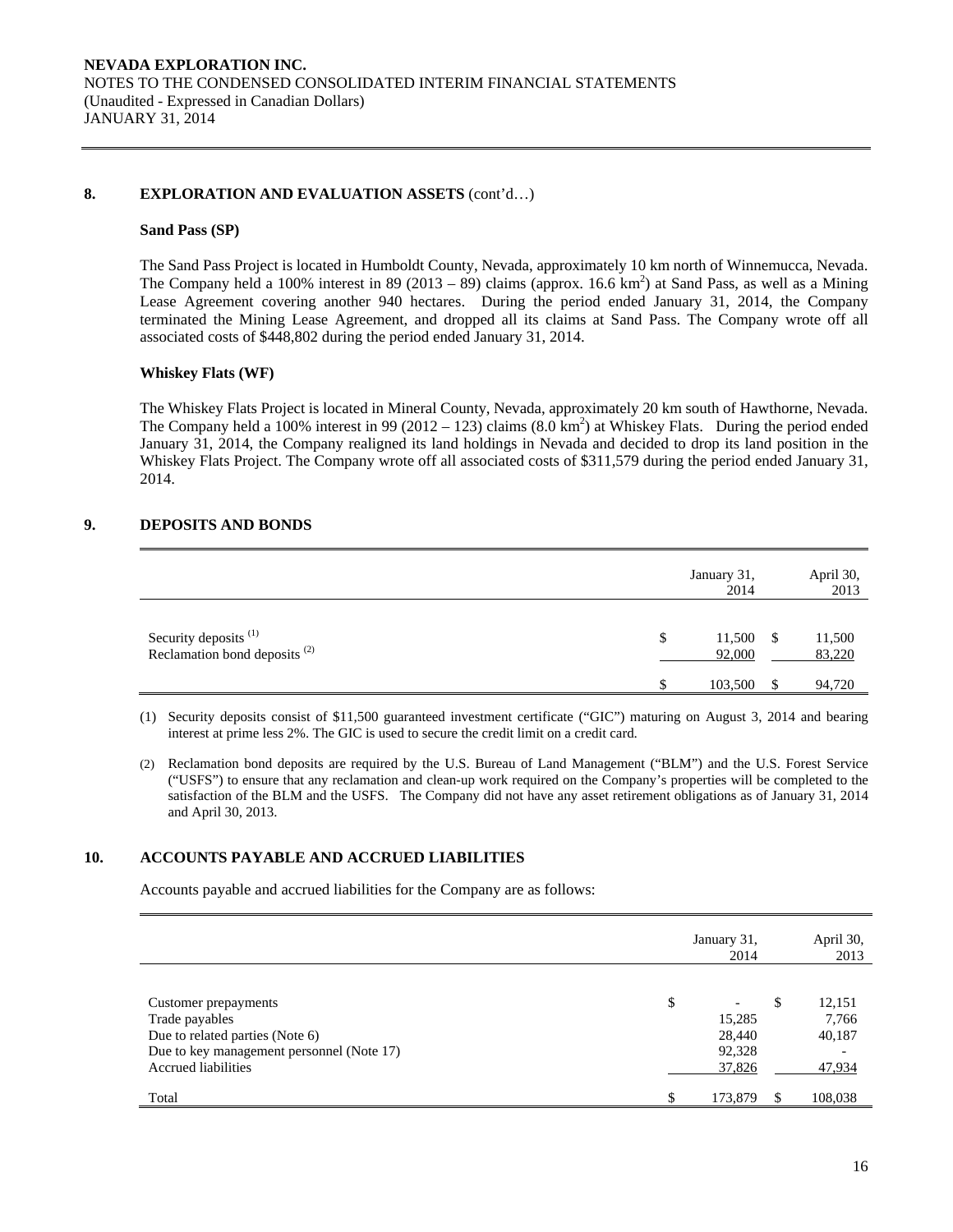## **11. FINANCE LEASE OBLIGATIONS**

The Company has a finance lease obligation for a leased vehicle, with blended monthly payments of principal and interest of \$51,847 (US\$46,550) and bearing interest at a rate of 2.90% per annum.

|                                                                      | January 31,<br>2014        | April 30,<br>2013 |
|----------------------------------------------------------------------|----------------------------|-------------------|
| Finance lease obligations<br>Deduct: amount representing interest    | \$<br>51,847 \$<br>(3,520) |                   |
| Present value of minimum lease payments due<br>Less: current portion | 48,327<br>(11, 874)        |                   |
| Non-current portion                                                  | \$<br>36,453               |                   |

The total of principal repayments of the finance lease obligations that are due within the next one year is \$11,874, and the remaining portion for \$36,453 is due between fiscal year 2015 to 2019.

# **12. CAPITAL STOCK**

a) Authorized share capital:

As at January 31, 2014, the authorized share capital of the Company was: Unlimited number of common shares without par value; Unlimited number of preferred shares without par value; All issued shares are fully paid.

b) Issued share capital:

During the period ended January 31, 2014, the Company did not have any share activities.

During the period ended January 31, 2013, the Company:

- i) settled outstanding indebtedness to a vendor of \$20,000 through the issuance of 200,000 common shares of the Company at a deemed price of \$0.10 per common share, and the Company issued 50,049 common shares of the Company at a deemed price of \$0.11 per common share as part of the annual payment due under a mining lease with Genesis on the Kelly Creek Project (Note 8).
- ii) completed a non-brokered private placement by issuing 10,000,000 Units at a price of \$0.10 per Unit for total gross proceeds of \$1,000,000. Each Unit consists of one common share and one-half of one non-transferable common share purchase warrant. Each whole warrant entitles the holder to purchase one common share at a price of \$0.15 for a period of one year. Fair value allocated in connection to these warrants was \$128,376. In connection with the private placement, the Company: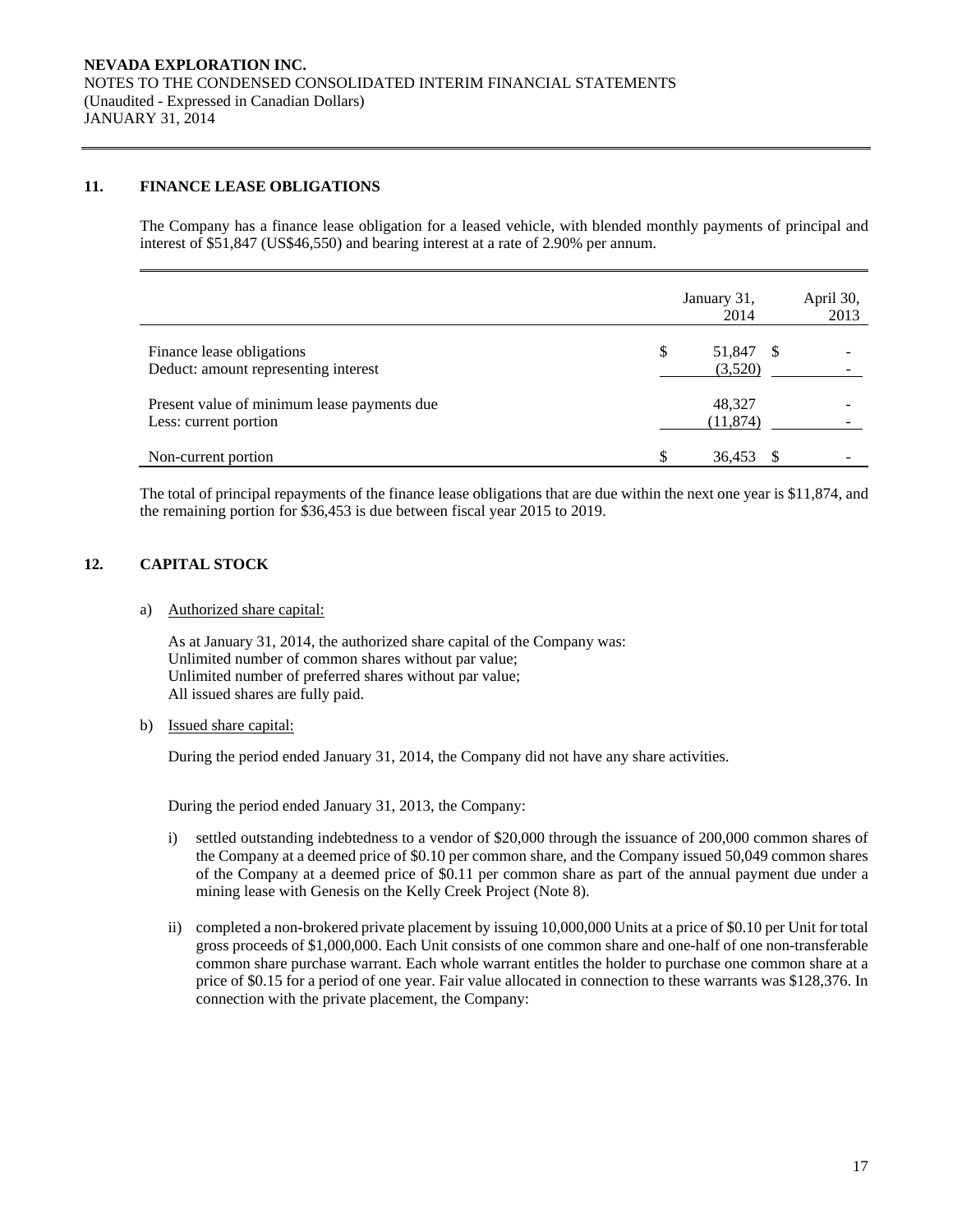## **12. CAPITAL STOCK**

- b) Issued share capital: (cont'd...)
	- a) paid cash share issuance costs of \$43,951; and
	- **b)** issued 369,200 agent warrants with a fair value of \$15,226, where each agent warrant entitles the holder to purchase one common share at a price of \$0.15 for a period of one year. In the absence of a reliable measurement of the services received, the services have been measured at the fair value of the agent warrants issued.

#### **13. RESERVES**

a) Options

The Company has a stock option plan under which it is authorized to grant options to executive officers and directors, employees and consultants enabling them to acquire up to 10% of the issued and outstanding common stock of the Company. Under the plan, the exercise price of each option equals the market price, minimum price or a discounted price of the Company's stock as calculated on the date of grant. The options can be granted for a maximum term of five years, and generally vest over a 3 year period, or as determined by the Company's directors.

During the period ended January 31, 2014, the Company granted Nil (2013 – 1,100,000) stock options resulting in share-based payment expense of \$Nil (2013 - \$106,802).

During the period ended January 31, 2014, the Company recorded share-based payment expense of \$Nil (2013 - \$2,634) for options granted in the prior period which vested during the period.

| Expiry date                                            | Exercise<br>price | April 30,<br>2013 | Expired    | Cancelled   | January 31,<br>2014 | Exercisable |
|--------------------------------------------------------|-------------------|-------------------|------------|-------------|---------------------|-------------|
| June 10, 2013                                          | 0.15              | 200,000           | (200,000)  |             |                     |             |
| September 30, 2014                                     | 0.16              | 250,000           |            |             | 250,000             | 250,000     |
| September 30, 2014                                     | 0.10              | 900,000           |            |             | 900,000             | 900,000     |
| November 17, 2014                                      | 0.10              | 600,000           |            |             | 600,000             | 600,000     |
| December 31, 2015                                      | 0.10              | 3.100.000         |            | (150,000)   | 2,950,000           | 2.950,000   |
| August 9, 2016                                         | 0.10              | 2,250,000         |            | (1,850,000) | 400,000             | 400,000     |
| September 25, 2017                                     | 0.11              | 600,000           |            | (500,000)   | 100,000             | 100,000     |
| December 4, 2017                                       | 0.12              | 500,000           |            |             | 500,000             | 500,000     |
| Total                                                  |                   | 8,400,000         | (200,000)  | (2,500,000) | 5,700,000           | 5,700,000   |
| Weighted average exercise price                        |                   | 0.10              | \$<br>0.15 | \$<br>0.10  | \$<br>0.10          | \$<br>0.10  |
| Weighted average remaining life of options outstanding |                   |                   |            |             | $1.79$ years        |             |

A continuity of share purchase options for the period ended January 31, 2014 is as follows:

Option pricing models require the use of estimates and assumptions including the expected volatility. Changes in underlying assumptions can materially affect the fair value estimates. The following weighted average assumptions were used for the Black-Scholes valuation of options granted during the period: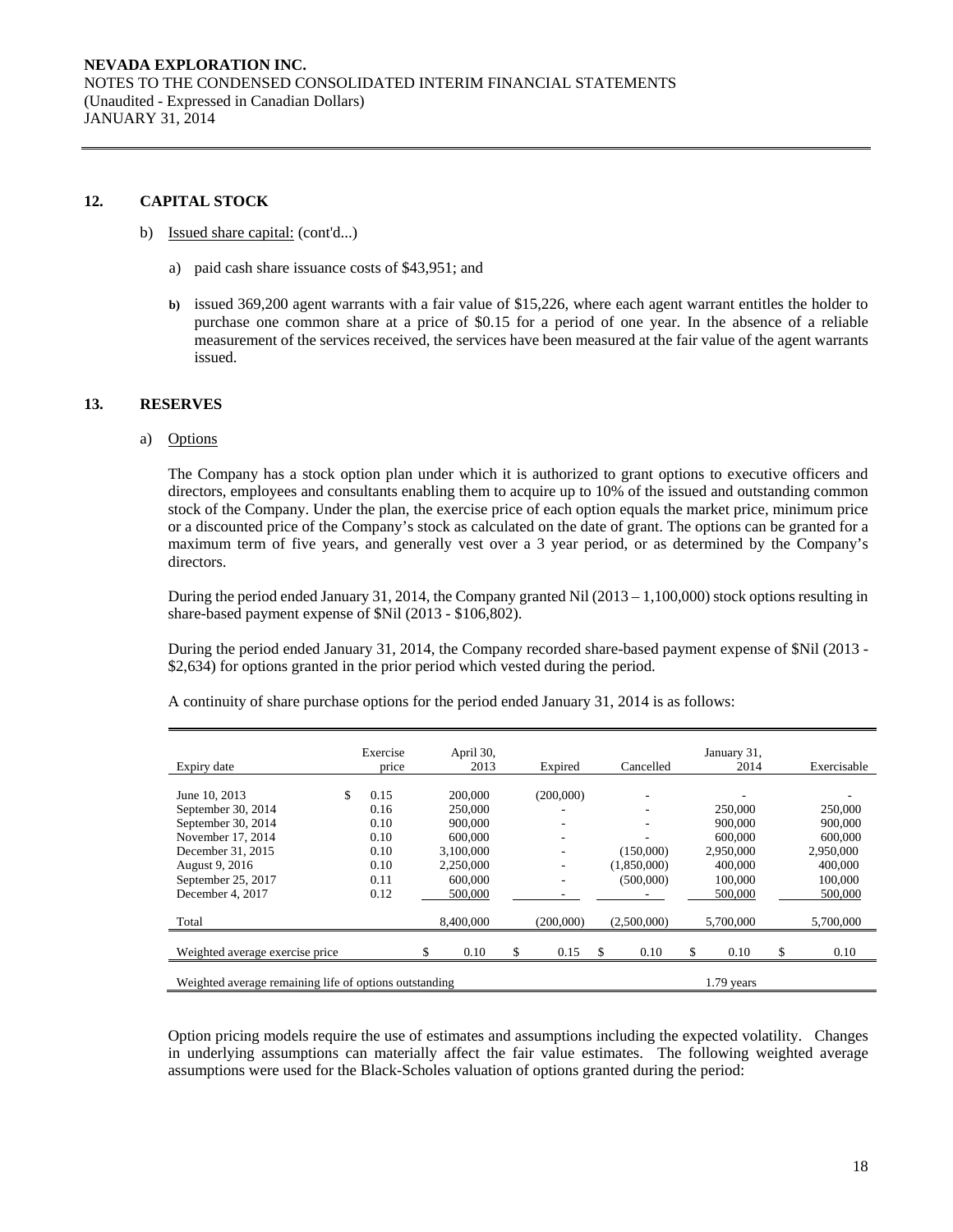### **13. RESERVES** (cont'd...)

#### a) Options (cont'd...)

|                                                      | January 31,<br>2014 | January 31,<br>2013 |
|------------------------------------------------------|---------------------|---------------------|
| Share price                                          | -                   | \$0.10              |
| Risk-free interest rate                              | ۰                   | 1.36%               |
| Expected life of options                             |                     | 5 years             |
| Annualized volatility based on historical volatility |                     | 141.31%             |
| Dividend rate                                        | -                   | 0.00%               |
| Forfeiture rate                                      | ۰                   | 0.00%               |
| Fair value per option                                |                     | \$0.09              |

#### b) Warrants

During the period ended January 31, 2014, the Company issued Nil (2013 - 5,369,200) warrants.

A continuity of share purchase warrants for the period ended January 31, 2014 is as follows:

| Expiry date                                                         | Exercise<br>price    | April 30,<br>2013                 | Granted | Expired    | January 31,<br>2014    | Exercisable            |
|---------------------------------------------------------------------|----------------------|-----------------------------------|---------|------------|------------------------|------------------------|
| December 24, 2013 $^{i}$<br>December 24, 2014<br>April 16, 2014 ii) | 0.15<br>0.15<br>0.14 | 369,200<br>5,000,000<br>5,278,000 |         | (369,200)  | 5,000,000<br>5,278,000 | 5,000,000<br>5,278,000 |
| Total                                                               |                      | 10.647.200                        |         | (369, 200) | 10.278,000             | 10.278,000             |
| Weighted average exercise price                                     |                      | 0.15                              |         | 0.15       | 0.14                   | 0.14                   |

i) Agent's warrants

ii) Includes 728,000 agent's warrants

The following weighted average assumptions were used for the Black-Scholes valuation of warrants granted during the period:

|                                                      | January 31,<br>2014 | January 31,<br>2013 |
|------------------------------------------------------|---------------------|---------------------|
|                                                      |                     |                     |
| Share price                                          |                     | \$0.14              |
| Risk-free interest rate                              |                     | 1.12%               |
| Expected life of warrants                            |                     | 1 year              |
| Annualized volatility based on historical volatility |                     | 80.91%              |
| Dividend rate                                        |                     | $0.00\%$            |
| Fair value per warrant                               |                     | \$0.03              |

#### **14. SUPPLEMENTAL DISCLOSURE WITH RESPECT TO CASH FLOWS**

During the period ended January 31, 2014, the Company had the following significant non-cash transaction:

- i) incurred equipment costs of \$17,800 included in accounts payable and accrued liabilities;
- ii) reclassified fair value of \$90,612 from reserves to deficit for 200,000 stock options expired;
- iii) reclassified fair value of \$188,966 from reserves to deficit for 2,500,000 stock options cancelled; and
- iv) reclassified fair value of \$15,226 from reserves to deficit for 369,200 warrants expired.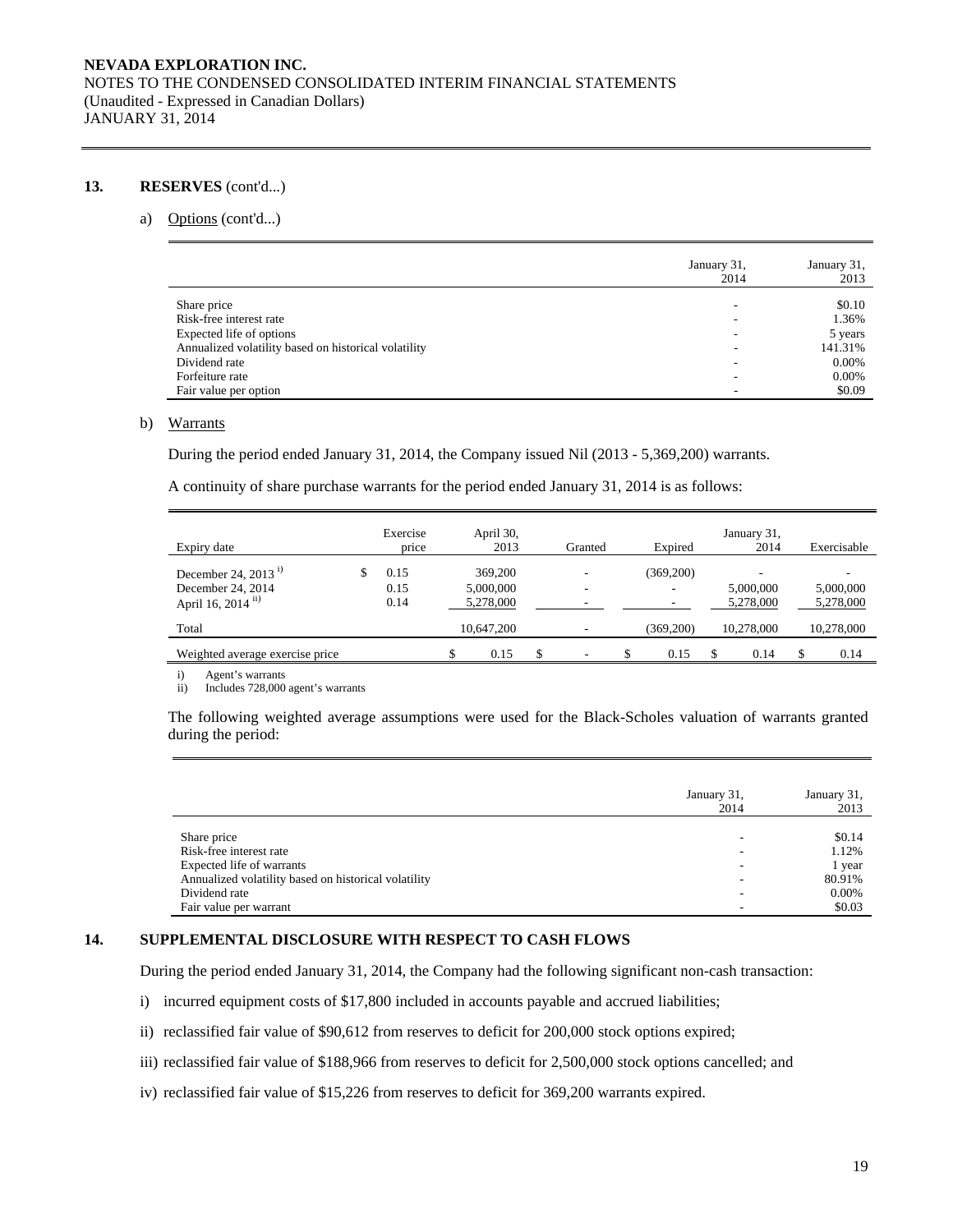## **14. SUPPLEMENTAL DISCLOSURE WITH RESPECT TO CASH FLOWS** (cont'd...)

During the period ended January 31, 2013, the Company had the following significant non-cash transactions:

- i) incurred equipment costs of \$17,782 included in accounts payable and accrued liabilities;
- ii) issued 50,049 shares with a fair market value of \$5,468 as part of the annual payment due under a mineral lease;
- iii) issued 200,000 shares with a fair value of \$20,000 for debt; and
- iv) received 170,068 shares of Spruce Ridge with a value of \$25,000 as part of an option payment on the Fletcher Junction property.

## **15. COMMITMENTS**

The Company has the following commitments:

- a) The Company has entered into a lease agreement for premises expiring on November 30, 2014. Lease commitments are US\$4,630 per month for the first year, and US\$4,769 per month for the second year.
- b) The Company has various commitments relating to its exploration and evaluation assets as disclosed in Note 8.

# **16. SEGMENTED INFORMATION**

The Company operates in one industry segment, being the acquisition, exploration and development of resource properties. Geographic information is as follows:

|                                                | January 31,<br>2014        |               |                      |  |
|------------------------------------------------|----------------------------|---------------|----------------------|--|
| Non-current assets:<br><b>United States</b>    |                            |               |                      |  |
| Equipment<br>Exploration and evaluation assets | \$<br>167,660<br>4,410,525 | $\mathbb{S}$  | 140,655<br>6,407,725 |  |
| Deposits and bonds                             | 92,000                     |               | 83,220               |  |
|                                                | 4,670,185<br>\$            | <sup>\$</sup> | 6,631,600            |  |
|                                                |                            |               |                      |  |
|                                                | Nine Months                |               | Nine Months          |  |
|                                                | Ended<br>January 31,       |               | Ended<br>January 31, |  |
|                                                | 2014                       |               | 2013                 |  |
| Income:<br><b>United States</b>                |                            |               |                      |  |
| Project management and consulting              | $\mathcal{S}$<br>139,487   | <sup>\$</sup> | 167,679              |  |
| Option payments                                | 103,992                    |               | 72,516               |  |
|                                                | \$<br>243,479              | <sup>\$</sup> | 240,195              |  |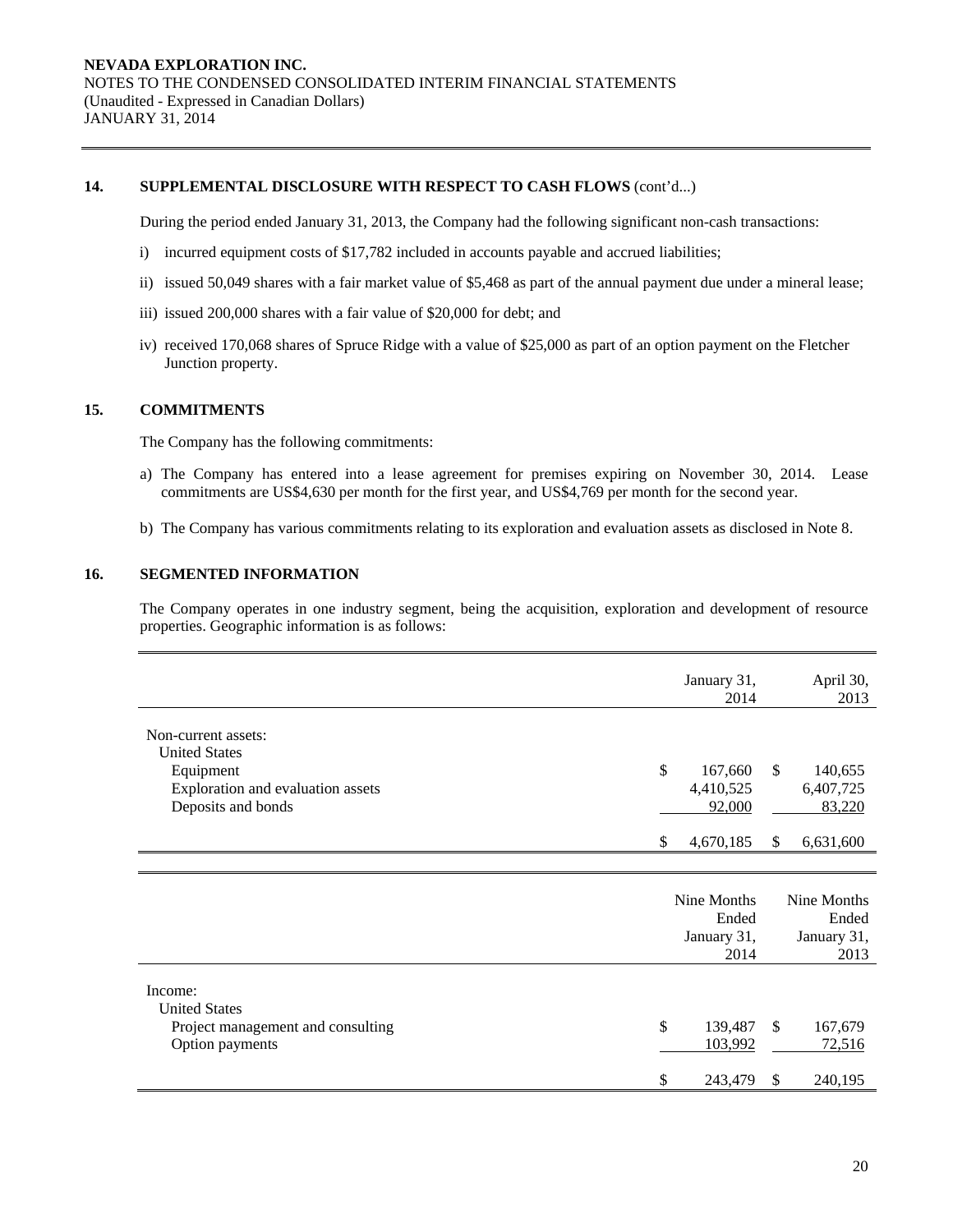### **17. KEY MANAGEMENT COMPENSATION**

Of the \$305,519 in salary expenses, \$251,836 is for key management personnel, defined as those persons having authority and responsibility for planning, directing and controlling activities of the Company, directly or indirectly including any director (whether executive or otherwise) of the Company. The Company's key management personnel include the following: Chief Executive Officer, Chief Operating Officer, and Vice President of Corporate Development.

Remuneration of key management of the Company is as follows:

|                 | Nine Months<br>Ended | Nine Months<br>Ended |
|-----------------|----------------------|----------------------|
|                 | January 31,<br>2014  | January 31,<br>2013  |
|                 |                      |                      |
| <b>Salaries</b> | 251,836              | 256,320              |

The amount included in accounts payable and accrued liabilities which is due to key management personnel is as follows:

|                                           | January 31,<br>2014 | April 30,<br>2013 |
|-------------------------------------------|---------------------|-------------------|
| Due to key management personnel (Note 10) | 92,328              |                   |

## **18. CAPITAL AND FINANCIAL RISK MANAGEMENT**

#### **Capital management**

In order to maintain its capital structure, the Company, is dependent on equity funding and when necessary, raises capital through the issuance of equity instruments, primarily comprised of common shares and incentive stock options. In the management of capital, the Company includes the components of equity as well as cash.

The Company prepares annual estimates of exploration expenditures and monitors actual expenditures compared to the estimates to ensure that there is sufficient capital on hand to meet ongoing obligations. The Company's investment policy is to invest any excess cash in highly liquid short-term deposits with terms of one year or less and which can be liquidated after thirty days without interest penalty. The Company currently has insufficient capital to fund its exploration programs and is reliant on completing equity financings to fund further exploration. The Company is not subject to any externally imposed capital requirements.

There were no changes in the Company's approach to capital management during the period ended January 31, 2014.

#### **Fair value**

Financial instruments measured at fair value are classified into one of three levels in the fair value hierarchy according to the relative reliability of the inputs used to estimate the fair values. The three levels of the fair value hierarchy are:

- Level 1 Unadjusted quoted prices in active markets for identical assets or liabilities;
- Level 2 Inputs other than quoted prices that are observable for the asset or liability either directly or indirectly; and
- Level 3 Inputs that are not based on observable market data.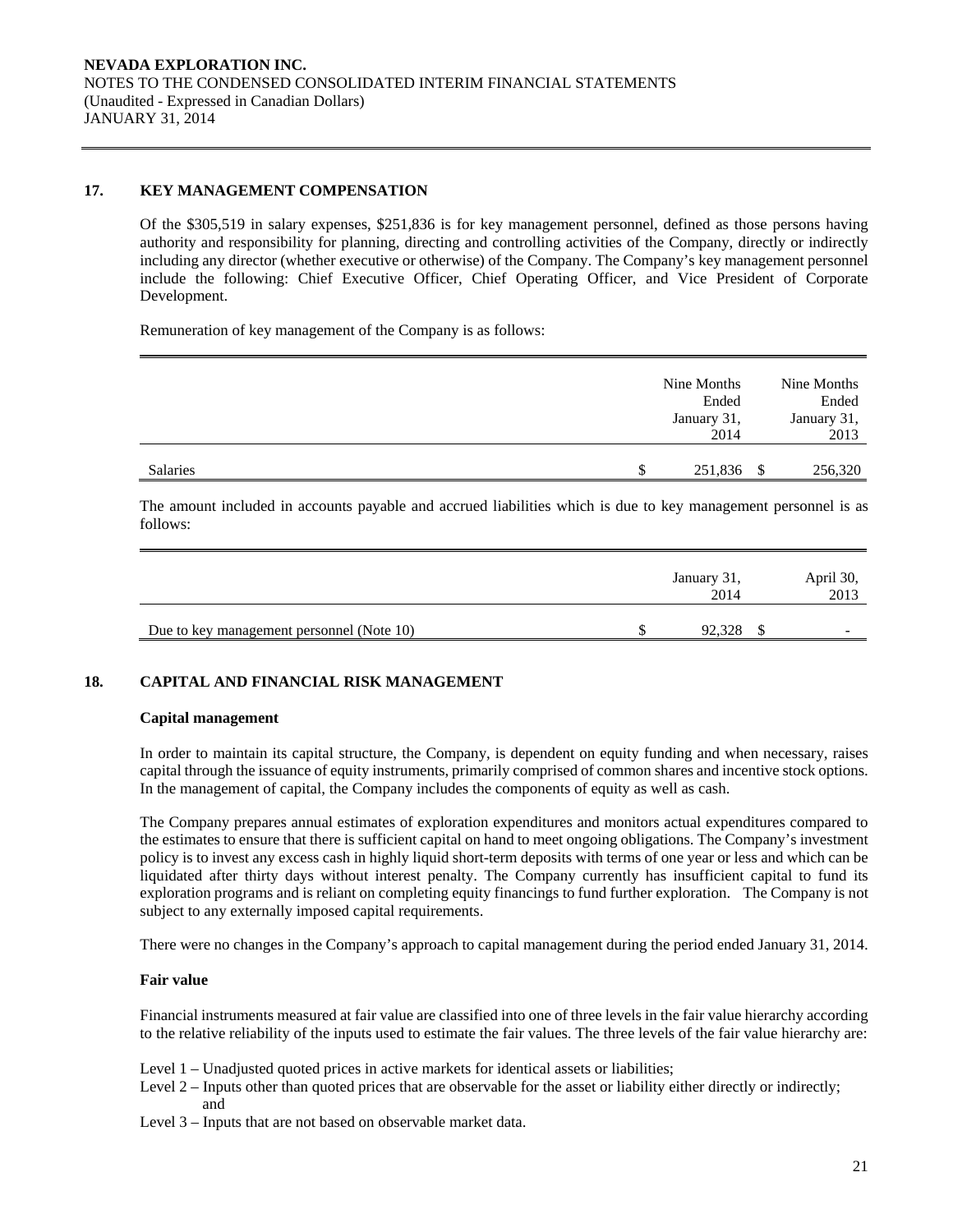## 18. CAPITAL AND FINANCIAL RISK MANAGEMENT (cont'd...)

#### **Fair value** (cont'd…)

Short term investments are measured at level 1 of the fair value hierarchy. The fair value of short term investments is measured at the market price of the common shares held at the measurement date. The carrying value of cash, accounts receivable (excluding GST receivable), deposits and bonds, finance lease obligations and accounts payable and accrued liabilities approximated their fair value because of the short-term nature of these instruments.

#### **Financial risk factors**

The Company's risk exposures and the impact on the Company's financial instruments are summarized below:

#### *Credit risk*

 Credit risk is the risk of loss associated with a counterparty's inability to fulfill its payment obligations. The Company's credit risk is primarily attributable to cash and deposits and bonds. Management believes that the credit risk concentration with respect to cash is remote as it maintains accounts with highly-rated financial institutions.

#### *Liquidity risk*

Liquidity risk is the risk that the Company will not be able to meet its financial obligations as they fall due. The Company manages liquidity risk through the management of its capital structure and financial leverage, as outlined in the discussion on capital management. It also manages liquidity risk by continuously monitoring actual and projected cash flows. The Board of Directors reviews and approves the Company's operating and capital budgets, as well as any material transactions out of the normal course of business.

As at January 31, 2014, the Company had a cash balance of \$74,642 (April 30, 2013 - \$591,060) to settle current liabilities of \$185,753 (April 30, 2013 - \$108,038). The Company will require financing from lenders, shareholders and other investors to generate sufficient capital to meet its short term business requirements.

#### *Market risk*

Market risk is the risk of loss that may arise from changes in market factors such as interest rates, foreign exchange rates and equity prices.

(a) Interest rate risk

 The Company is exposed to interest rate risk to the extent that the cash maintained at the financial institutions is subject to floating rate of interest. The interest rate risks on cash, deposits and bonds and on the Company's finance lease obligations are not considered significant.

(b) Foreign currency risk

The Company is exposed to financial risk arising from fluctuations in foreign exchange rates and the degree of volatility of these rates. A significant portion of the Company's expenses is denominated in US dollars. Consequently, certain assets, liabilities and operating expenses are exposed to currency fluctuations. The Company does not use derivative instruments to reduce its exposure to foreign currency risk.